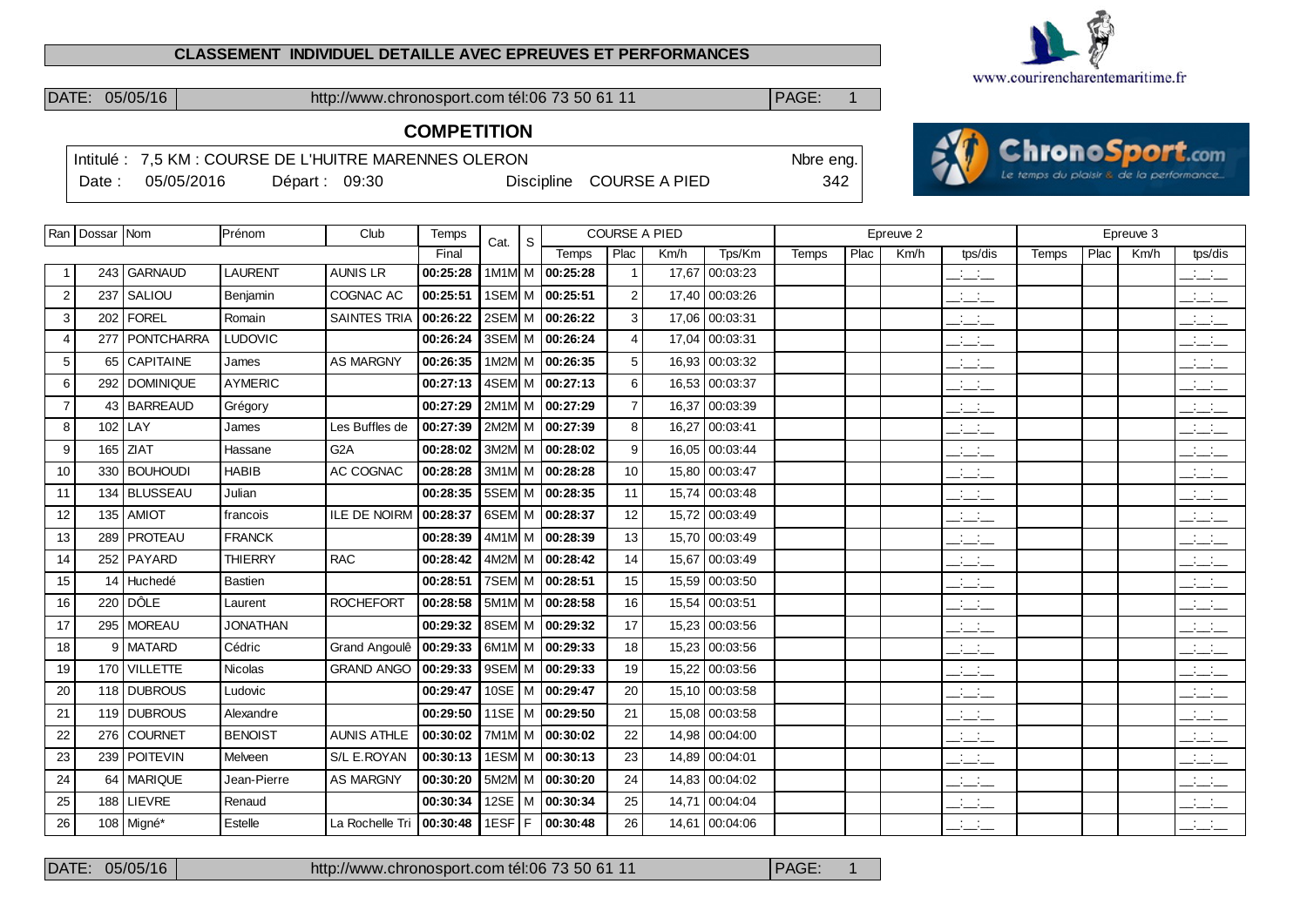# **COMPETITION**

Intitulé : 7,5 KM : COURSE DE L'HUITRE MARENNES OLERON Nore eng.

Date : 05/05/2016 Départ : 09:30 Discipline COURSE A PIED 342

|    | Ran   Dossar   Nom |                   | Prénom            | Club                | Temps    | Cat.          | S |                       | <b>COURSE A PIED</b> |      |                |       |      | Epreuve 2 |                                                                      |       |      | Epreuve 3 |                                                                      |
|----|--------------------|-------------------|-------------------|---------------------|----------|---------------|---|-----------------------|----------------------|------|----------------|-------|------|-----------|----------------------------------------------------------------------|-------|------|-----------|----------------------------------------------------------------------|
|    |                    |                   |                   |                     | Final    |               |   | Temps                 | Plac                 | Km/h | Tps/Km         | Temps | Plac | Km/h      | tps/dis                                                              | Temps | Plac | Km/h      | tps/dis                                                              |
| 27 | 225                | <b>GAILLARD</b>   | David             |                     | 00:31:00 |               |   | 13SE   M   00:31:00   | 27                   |      | 14,51 00:04:08 |       |      |           | $\frac{1}{2}$                                                        |       |      |           | $\frac{1}{2}$ and $\frac{1}{2}$                                      |
| 28 |                    | 258   NOEL        | <b>DAVID</b>      |                     | 00:31:05 |               |   | 14SE M 00:31:05       | 28                   |      | 14,48 00:04:08 |       |      |           | $\mathcal{A}^{\mathcal{A}}$ and $\mathcal{A}^{\mathcal{A}}$<br>$  -$ |       |      |           | ———                                                                  |
| 29 | 44                 | <b>SIMOES</b>     | Patrice           | <b>AMPA</b>         | 00:31:08 |               |   | 15SE   M   00:31:08   | 29                   |      | 14,45 00:04:09 |       |      |           | <b>Contractor</b><br>$  -$                                           |       |      |           | <b>Contract</b><br>---                                               |
| 30 |                    | $259$ SIMAN       | <b>JULES</b>      | <b>RCTAT</b>        | 00:31:12 |               |   | 16SE   M   00:31:12   | 30                   |      | 14,42 00:04:09 |       |      |           | $\frac{1}{2}$ and $\frac{1}{2}$                                      |       |      |           | <b>Contract Contract</b><br>$  -$                                    |
| 31 |                    | 148 AUDOUIT       | <b>ADRIEN</b>     |                     | 00:31:16 |               |   | 17SE   M   00:31:16   | 31                   |      | 14,39 00:04:10 |       |      |           | $\frac{1}{2}$                                                        |       |      |           | $\overline{\phantom{a}}$                                             |
| 32 |                    | 314 BELUENGUEZ    | <b>OLIVIER</b>    | COGNAC AC           | 00:31:19 |               |   | 18SE   M   00:31:19   | 32                   |      | 14,37 00:04:10 |       |      |           | $\frac{1}{2}$ and $\frac{1}{2}$                                      |       |      |           | <b>Contract</b>                                                      |
| 33 |                    | 213 BOUNAB        | Hamza             | COGNAC A.C.         | 00:31:20 |               |   | 6M2M M $ $ 00:31:20   | 33                   |      | 14,36 00:04:10 |       |      |           | $\overline{\phantom{a}}$                                             |       |      |           | بالسنب                                                               |
| 34 |                    | 83 EUZENAT        | Yannick           | Pass' Running       | 00:31:42 |               |   | 8M1M M 00:31:42       | 34                   |      | 14,20 00:04:13 |       |      |           | $\frac{1}{2}$                                                        |       |      |           | بالسنب                                                               |
| 35 |                    | 61 BOISMORAND     | <b>Bruno</b>      | <b>AMPA</b>         | 00:31:42 |               |   | $9M1M/M$ 00:31:42     | 35                   |      | 14,19 00:04:13 |       |      |           | $\overline{\phantom{a}}$                                             |       |      |           | $\overline{\phantom{a}}$                                             |
| 36 |                    | 249   DESARCON    | <b>SEBASTIEN</b>  | CASA                | 00:31:43 |               |   | $10M1$   M   00:31:43 | 36                   |      | 14,18 00:04:13 |       |      |           | $\frac{1}{2}$ and $\frac{1}{2}$                                      |       |      |           |                                                                      |
| 37 |                    | 17 GERVAIS        | <b>Nicolas</b>    |                     | 00:31:49 |               |   | 19SE   M   00:31:49   | 37                   |      | 14,14 00:04:14 |       |      |           | $\overline{a}$                                                       |       |      |           | $\mathbf{a} = \mathbf{a} \cdot \mathbf{a}$                           |
| 38 |                    | 159   DROUILLARD  | Jérôme            |                     | 00:32:09 |               |   | 11M1   M $ $ 00:32:09 | 38                   |      | 14,00 00:04:17 |       |      |           | $\frac{1}{2}$ and $\frac{1}{2}$                                      |       |      |           | $\overline{\phantom{a}}$                                             |
| 39 |                    | 313 MILLET        | <b>ANTHONY</b>    |                     | 00:32:13 |               |   | 20SE   M   00:32:13   | 39                   |      | 13,97 00:04:17 |       |      |           | $\frac{1}{2}$ and $\frac{1}{2}$                                      |       |      |           | $\overline{\phantom{a}}$                                             |
| 40 | 260                | <b>LACUSKA</b>    | <b>FRANCIS</b>    | AC SURGERE          | 00:32:17 |               |   | 7M2M M 00:32:17       | 40                   |      | 13,94 00:04:18 |       |      |           | $\frac{1}{2}$ and $\frac{1}{2}$                                      |       |      |           | $\overline{\phantom{a}}$                                             |
| 41 |                    | 105 TELLIER       | Fabien            |                     | 00:32:20 |               |   | $12M1$   M   00:32:20 | 41                   |      | 13,92 00:04:18 |       |      |           | $\frac{1}{2}$ and $\frac{1}{2}$                                      |       |      |           | $\frac{1}{2}$                                                        |
| 42 |                    | 335   PICHARD     | <b>ANNE</b>       |                     | 00:32:22 | 1SEF F        |   | 00:32:22              | 42                   |      | 13,90 00:04:19 |       |      |           | $\overline{a}$                                                       |       |      |           | بالسنب                                                               |
| 43 |                    | 309 RICHARD       | <b>BAPTISTE</b>   |                     | 00:32:27 |               |   | 1JUM M 00:32:27       | 43                   |      | 13,87 00:04:19 |       |      |           | $\frac{1}{2}$                                                        |       |      |           | $\overline{\phantom{a}}$                                             |
| 44 |                    | 129 DALSEME       | Christophe        |                     | 00:32:34 |               |   | 21SE   M   00:32:34   | 44                   |      | 13,81 00:04:20 |       |      |           | $  -$                                                                |       |      |           | $\overline{\phantom{a}}$                                             |
| 45 |                    | 257 MARTIN        | <b>DERNARD</b>    | <b>COGNAC AC</b>    | 00:32:35 |               |   | 1M3M M 00:32:35       | 45                   |      | 13.81 00:04:20 |       |      |           | $\frac{1}{2}$ and $\frac{1}{2}$                                      |       |      |           | $  -$                                                                |
| 46 |                    | 133 DENOEL        | Peggy             |                     | 00:32:37 | 2SEF F        |   | 00:32:37              | 46                   |      | 13,79 00:04:21 |       |      |           | $  -$                                                                |       |      |           | بالسائد                                                              |
| 47 |                    | 267 JEANNAUD      | <b>REMY</b>       | <b>SAINTES TRIA</b> | 00:32:42 |               |   | 2M3M M 00:32:42       | 47                   |      | 13,76 00:04:21 |       |      |           | $\frac{1}{2}$ and $\frac{1}{2}$                                      |       |      |           | <b>Contract</b><br>———                                               |
| 48 |                    | 33 DELABBEY       | Eric              |                     | 00:32:47 |               |   | 13M1   M   00:32:47   | 48                   |      | 13,73 00:04:22 |       |      |           | $\frac{1}{2}$ and $\frac{1}{2}$                                      |       |      |           | $\mathcal{A}^{\mathcal{A}}$ and $\mathcal{A}^{\mathcal{A}}$<br>— — — |
| 49 |                    | 18 GERVAIS        | Guy               |                     | 00:32:51 |               |   | 3M3M M 00:32:51       | 49                   |      | 13,69 00:04:22 |       |      |           | $\mathbb{Z}$ and $\mathbb{Z}$                                        |       |      |           | $\overline{\phantom{a}}$                                             |
| 50 |                    | 224   POCHON      | <b>KILLIAN</b>    |                     | 00:32:54 | 1CA           |   | M 00:32:54            | 50                   |      | 13,67 00:04:23 |       |      |           | $  -$                                                                |       |      |           | $\overline{\phantom{a}}$ and $\overline{\phantom{a}}$                |
| 51 |                    | 234 GARNIER       | CAROLE            |                     | 00:32:57 | $1$ M1F $ F $ |   | 00:32:57              | 51                   |      | 13,65 00:04:23 |       |      |           | $\frac{1}{2}$ and $\frac{1}{2}$                                      |       |      |           | $\frac{1}{2}$                                                        |
| 52 | 210                | <b>COLLONNIER</b> | Vincent           |                     | 00:33:07 |               |   | 4M3M M 00:33:07       | 52                   |      | 13,59 00:04:24 |       |      |           | $\frac{1}{2}$ and $\frac{1}{2}$                                      |       |      |           | <b>Contract</b><br>$  -$                                             |
| 53 |                    | 334 BOUTEILLER    | <b>FABIENNE</b>   | <b>AC VEULES</b>    | 00:33:10 | $1M2F$ F      |   | 00:33:10              | 53                   |      | 13,57 00:04:25 |       |      |           | $\frac{1}{2}$ and $\frac{1}{2}$                                      |       |      |           | $  -$                                                                |
| 54 |                    | 271 COMBAUD       | <b>CHRISTOPHE</b> | FA BARRET B         | 00:33:14 |               |   | 8M2M M 00:33:14       | 54                   |      | 13,54 00:04:25 |       |      |           | $\frac{1}{2}$                                                        |       |      |           | $\frac{1}{2}$                                                        |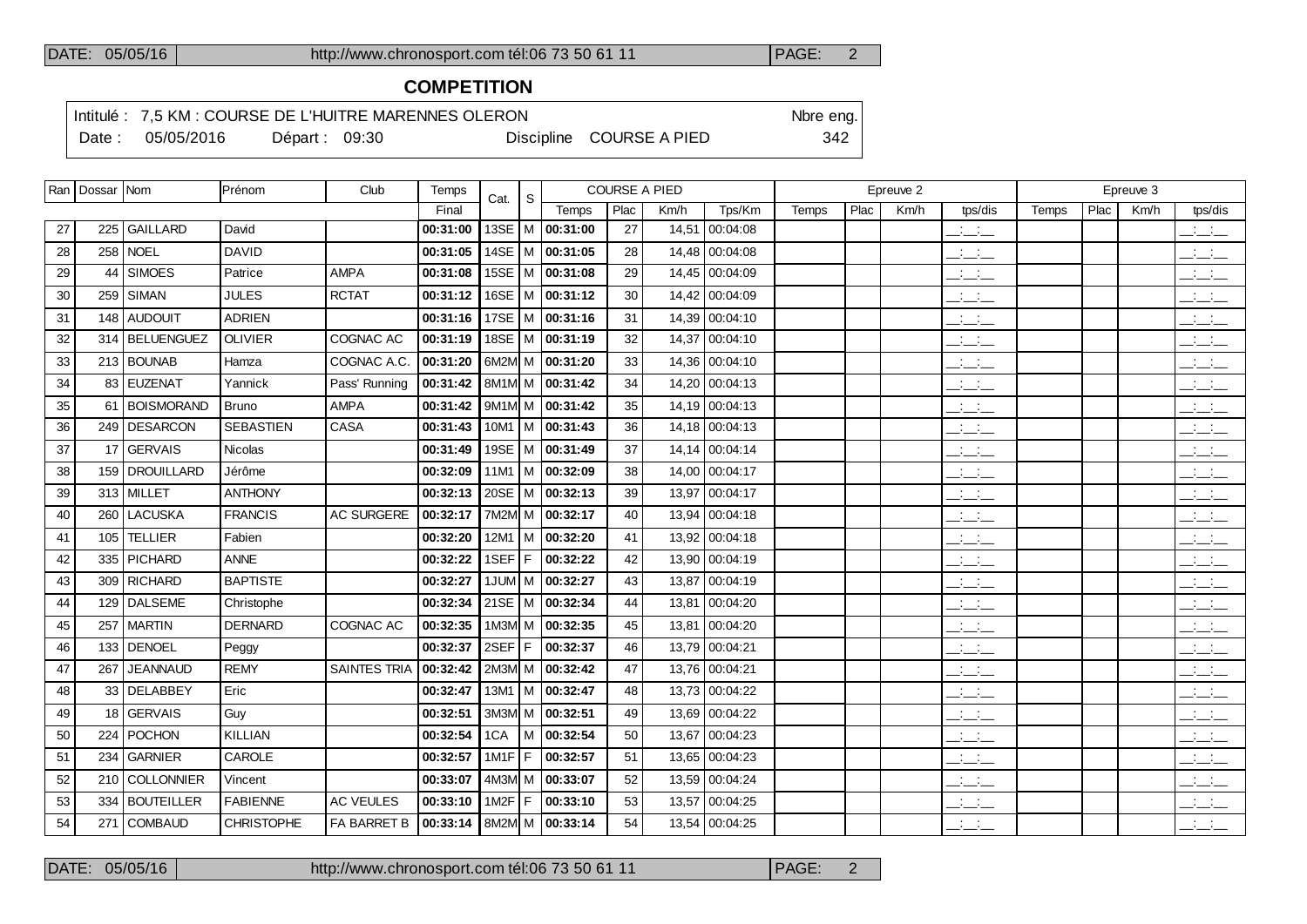$\overline{\phantom{a}}$ 

 $\overline{\phantom{a}}$ 

## DATE: 05/05/16 http://www.chronosport.com tél:06 73 50 61 11 PAGE: 3

# **COMPETITION**

Intitulé : 7,5 KM : COURSE DE L'HUITRE MARENNES OLERON Nore eng.

Date : 05/05/2016 Départ : 09:30 Discipline COURSE A PIED 342

|    | Ran   Dossar   Nom |                    | Prénom         | Club                  | Temps    | Cat.     | S. |                         | <b>COURSE A PIED</b> |       |                |       |      | Epreuve 2 |                                      |       |                  | Epreuve 3 |                                           |
|----|--------------------|--------------------|----------------|-----------------------|----------|----------|----|-------------------------|----------------------|-------|----------------|-------|------|-----------|--------------------------------------|-------|------------------|-----------|-------------------------------------------|
|    |                    |                    |                |                       | Final    |          |    | Temps                   | Plac                 | Km/h  | Tps/Km         | Temps | Plac | Km/h      | tps/dis                              | Temps | P <sub>lac</sub> | Km/h      | tps/dis                                   |
| 55 | 296                | <b>MEIRINHOS</b>   | <b>DAVID</b>   |                       | 00:33:16 | 14M1   M |    | 00:33:16                | 55                   |       | 13,52 00:04:26 |       |      |           | $\frac{1}{2}$ and $\frac{1}{2}$      |       |                  |           | $\frac{1}{2}$                             |
| 56 |                    | 232 CAMPELO        | Jose           |                       | 00:33:18 |          |    | $15M1$ M $ 00:33:18$    | 56                   | 13,51 | 00:04:26       |       |      |           | $\frac{1}{2}$ and $\frac{1}{2}$      |       |                  |           | للأسائل                                   |
| 57 |                    | 21 LOIZEAU         | Fabrice        |                       | 00:33:20 |          |    | $16M1$   M   00:33:20   | 57                   |       | 13,50 00:04:26 |       |      |           | $\overline{\phantom{a}}$             |       |                  |           | $\frac{1}{2}$ and $\frac{1}{2}$           |
| 58 | 32                 | <b>TESSERON</b>    | Céline         |                       | 00:33:20 | $2M1F$ F |    | 00:33:20                | 58                   | 13,50 | 00:04:26       |       |      |           | <b>Contract</b><br>$  -$             |       |                  |           | $\overline{\phantom{a}}$                  |
| 59 |                    | 331 DUVERNET       | <b>PIERRE</b>  | ECA17                 | 00:33:24 |          |    | 22SE   M   00:33:24     | 59                   |       | 13,47 00:04:27 |       |      |           | <b>Service</b><br>$  -$              |       |                  |           | $\alpha$ , $\beta$ , $\alpha$<br>$  -$    |
| 60 |                    | 193 HASNAOUI       | Amir           | <b>US AIGREFEU</b>    | 00:33:32 |          |    | 23SE   M   00:33:32     | 60                   |       | 13,42 00:04:28 |       |      |           | $\overline{a}$                       |       |                  |           | للأسائل                                   |
| 61 | 29                 | <b>SAUVIAC</b>     | Alain          | <b>Stade Niortais</b> | 00:33:44 |          |    | 9M2M M 00:33:44         | 61                   |       | 13,33 00:04:29 |       |      |           | <b>Contract Contract</b><br>$  -$    |       |                  |           | $\frac{1}{2}$ $\frac{1}{2}$ $\frac{1}{2}$ |
| 62 | 164                | <b>BROSSARD</b>    | Claude         | NIEUL AIRPUR          | 00:33:46 |          |    | $10M2$   M   00:33:46   | 62                   |       | 13,32 00:04:30 |       |      |           | <b>Contract</b><br>$  -$             |       |                  |           | <b>Contract</b><br>$  -$                  |
| 63 | 194                | <b>PINTO-CAETA</b> | José           | US AIGREFEU           | 00:33:47 |          |    | $17M1$   M   00:33:47   | 63                   |       | 13,32 00:04:30 |       |      |           | $  -$                                |       |                  |           | $\frac{1}{2}$ $\frac{1}{2}$ $\frac{1}{2}$ |
| 64 | 312                | l ADAM             | <b>VICTOR</b>  |                       | 00:33:48 |          |    | 24SE   M   00:33:48     | 64                   | 13,31 | 00:04:30       |       |      |           | $\mathbb{Z}$ and $\mathbb{Z}$        |       |                  |           | $\overline{\phantom{a}}$                  |
| 65 | 104                | SAUZEAU            | Laurent        |                       | 00:33:50 |          |    | $18M1$   M   00:33:50   | 65                   |       | 13,30 00:04:30 |       |      |           | $\mathcal{A}=\mathcal{A}$ .<br>$  -$ |       |                  |           | <b>Contract Contract</b><br>$  -$         |
| 66 |                    | 30 GAUDRIAULT      | Marie-Hélène   | <b>Stade Niortais</b> | 00:33:54 | $3M1F$ F |    | 00:33:54                | 66                   |       | 13,27 00:04:31 |       |      |           | $\frac{1}{2}$                        |       |                  |           | $\mathbb{R}$ and $\mathbb{R}$             |
| 67 |                    | 79 QUELLIER        | Margot         | AMPA                  | 00:33:59 | 2EST F   |    | 00:33:59                | 67                   |       | 13,24 00:04:31 |       |      |           | $\frac{1}{2}$ and $\frac{1}{2}$      |       |                  |           | للأسائل                                   |
| 68 |                    | 60 BETFORT         | Frédéric       | AMPA                  | 00:34:04 |          |    | 19M1   M   00:34:04     | 68                   |       | 13,21 00:04:32 |       |      |           | $ -$                                 |       |                  |           | $\frac{1}{2}$ and $\frac{1}{2}$           |
| 69 | 54                 | <b>BOEUF</b>       | Axel           |                       | 00:34:08 | 2CA      |    | M 00:34:08              | 69                   |       | 13,18 00:04:33 |       |      |           | $\mathbb{Z}$ and $\mathbb{Z}$        |       |                  |           | $\mathbb{R}$ and $\mathbb{R}$             |
| 70 |                    | 203 ROUFFIGNAC     | Christelle     | <b>ROCHEFORT</b>      | 00:34:12 | 4M1F F   |    | 00:34:12                | 70                   |       | 13,16 00:04:33 |       |      |           | <b>Contract</b><br>$  -$             |       |                  |           | للأسائل                                   |
| 71 |                    | 245 RENAULT        | <b>RENE</b>    |                       | 00:34:12 |          |    | $1M4M$ M $ 00:34:12$    | 71                   |       | 13,15 00:04:33 |       |      |           | <b>Contract</b><br>$  -$             |       |                  |           | $\overline{\phantom{a}}$                  |
| 72 |                    | $28$ ROBIN         | Richard        |                       | 00:34:15 |          |    | 20M1   M   00:34:15     | 72                   |       | 13,14 00:04:34 |       |      |           | <b>Contract Contract</b><br>$  -$    |       |                  |           | <b>Contract</b><br>$  -$                  |
| 73 |                    | 189 MEUNIER        | David          |                       | 00:34:22 | $25SE$ M |    | 00:34:22                | 73                   | 13,09 | 00:04:35       |       |      |           | $\frac{1}{2}$ and $\frac{1}{2}$      |       |                  |           | $\mathbb{Z}$ and $\mathbb{Z}$             |
| 74 |                    | 212 GIRAUD         | Marc           | <b>RAID DU TRI</b>    | 00:34:23 |          |    | 21M1   M   00:34:23     | 74                   |       | 13,09 00:04:35 |       |      |           | <b>Contract Contract</b><br>$  -$    |       |                  |           | <b>Contract</b><br>$  -$                  |
| 75 |                    | 91 PHELIPPOT       | David          | <b>FFCO</b>           | 00:34:24 |          |    | 22M1   M   00:34:24     | 75                   |       | 13,08 00:04:35 |       |      |           | $\frac{1}{2}$ and $\frac{1}{2}$      |       |                  |           | $\overline{\phantom{a}}$                  |
| 76 |                    | 15 PRODHOMME       | Maud           |                       | 00:34:26 | 3SEF F   |    | 00:34:26                | 76                   | 13.07 | 00:04:35       |       |      |           | $\overline{\phantom{a}}$             |       |                  |           | $\frac{1}{2}$ $\frac{1}{2}$ $\frac{1}{2}$ |
| 77 |                    | 161   BRETON-GUER  | Delphine       | <b>RED STAR CL</b>    | 00:34:29 | 4SEF F   |    | 00:34:29                | 77                   | 13,04 | 00:04:35       |       |      |           | $\frac{1}{2}$ and $\frac{1}{2}$      |       |                  |           | $\mathbb{Z}$ and $\mathbb{Z}$             |
| 78 |                    | 340 CARLIER        | <b>GREGORY</b> |                       | 00:34:31 |          |    | 26SE   M   00:34:31     | 78                   |       | 13,04 00:04:36 |       |      |           | <b>Service</b><br>$  -$              |       |                  |           | <b>Contract</b><br>$  -$                  |
| 79 | 124                | LHERONDEL          | Cyril          |                       | 00:34:32 |          |    | 23M1   M $ $ 00:34:32   | 79                   | 13,03 | 00:04:36       |       |      |           | $\frac{1}{2}$ and $\frac{1}{2}$      |       |                  |           | $\frac{1}{2}$ $\frac{1}{2}$ $\frac{1}{2}$ |
| 80 |                    | 214 LETRUT         | Jacky          | <b>RUN ACCUEIL</b>    | 00:34:45 |          |    | $11M2$ M $ 00:34:45$    | 80                   | 12,95 | 00:04:38       |       |      |           | <b>Service</b><br>$  -$              |       |                  |           | $\frac{1}{2}$ $\frac{1}{2}$               |
| 81 | 138                | <b>JOURDES</b>     | Stéphane       | COGNAC AC             | 00:34:48 |          |    | $12M2$   M   00:34:48   | 81                   |       | 12,93 00:04:38 |       |      |           | $\mathbb{Z}$ and $\mathbb{Z}$        |       |                  |           | $\frac{1}{2}$ and $\frac{1}{2}$           |
| 82 |                    | 218   LOMBARD      | Eric           | JARNAC ATHL           | 00:34:50 |          |    | $13M2$   M $ $ 00:34:50 | 82                   |       | 12,92 00:04:38 |       |      |           | $  -$                                |       |                  |           | $ -$                                      |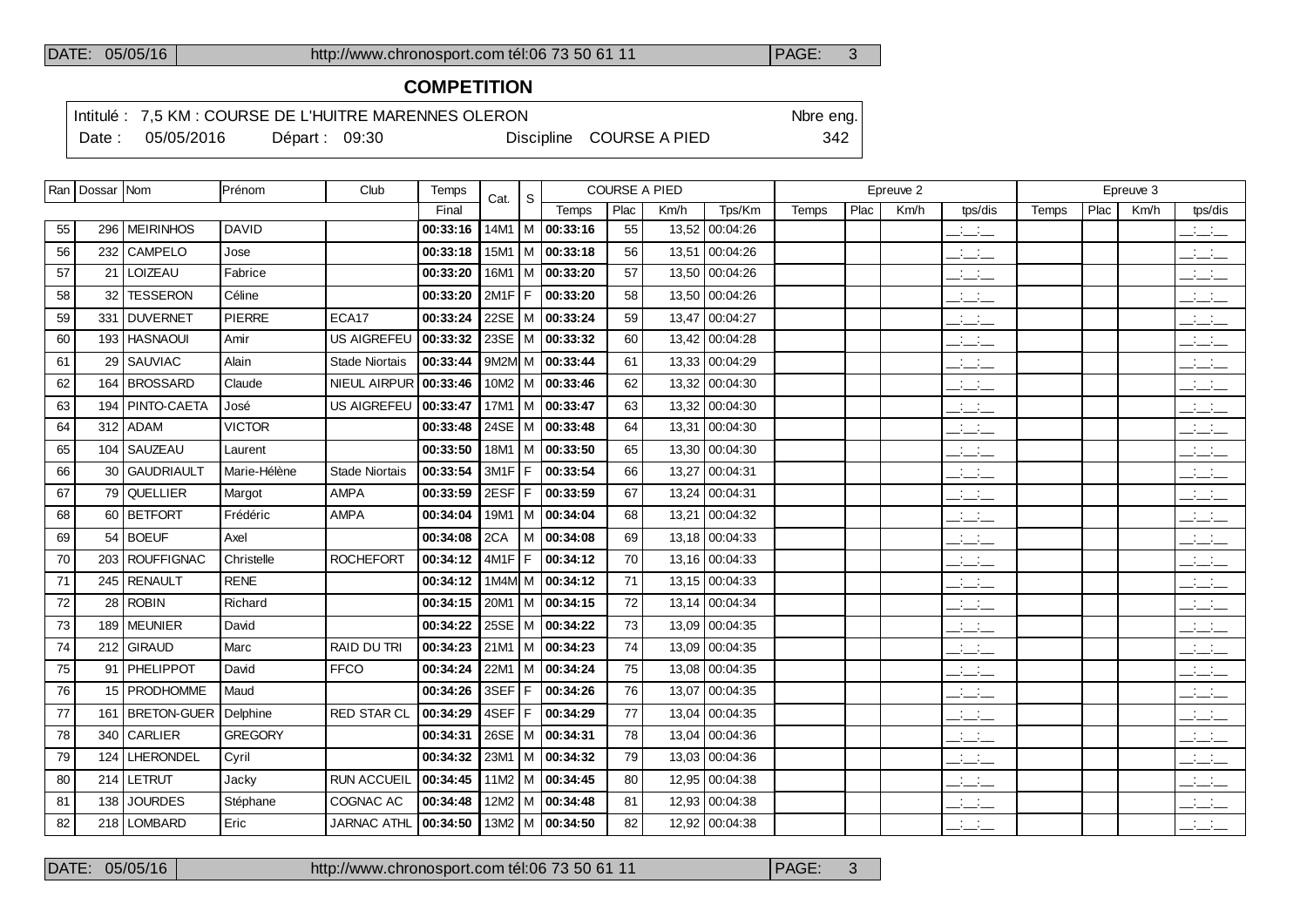# **COMPETITION**

Intitulé : 7,5 KM : COURSE DE L'HUITRE MARENNES OLERON Note eng.

Date : 05/05/2016 Départ : 09:30 Discipline COURSE A PIED 342

|     | Ran   Dossar   Nom |                 | Prénom             | Club                 | Temps                    | Cat.     | $\mathsf S$ |                     | <b>COURSE A PIED</b> |       |                |              |      | Epreuve 2 |                                   |       |      | Epreuve 3 |                                           |
|-----|--------------------|-----------------|--------------------|----------------------|--------------------------|----------|-------------|---------------------|----------------------|-------|----------------|--------------|------|-----------|-----------------------------------|-------|------|-----------|-------------------------------------------|
|     |                    |                 |                    |                      | Final                    |          |             | Temps               | Plac                 | Km/h  | Tps/Km         | <b>Temps</b> | Plac | Km/h      | tps/dis                           | Temps | Plac | Km/h      | tps/dis                                   |
| 83  |                    | 342   MONS      | <b>MATHIEU</b>     |                      | 00:34:51                 | 27SE   M |             | 00:34:51            | 83                   |       | 12,91 00:04:38 |              |      |           | $ -$                              |       |      |           | $\frac{1}{2}$ $\frac{1}{2}$ $\frac{1}{2}$ |
| 84  |                    | 209   OSPITAL   | Karie              | <b>RDTN BREUIL</b>   | 00:34:55                 | $5M1F$ F |             | 00:34:55            | 84                   |       | 12,89 00:04:39 |              |      |           | $\frac{1}{2}$                     |       |      |           | $\frac{1}{2}$ and $\frac{1}{2}$           |
| 85  |                    | 287 BOUZON      | <b>JEAN MICHEL</b> |                      | 00:34:55                 | 14M2   M |             | 00:34:55            | 85                   | 12,88 | 00:04:39       |              |      |           | $\frac{1}{2}$ and $\frac{1}{2}$   |       |      |           | $ -$                                      |
| 86  |                    | 215 BELLUTEAU   | Claire             | <b>COGNAC ATH</b>    | 00:34:59                 | 5SEF F   |             | 00:34:59            | 86                   | 12,86 | 00:04:39       |              |      |           | $\mathbb{Z}$ and $\mathbb{Z}$     |       |      |           | $\mathbb{Z}$ and $\mathbb{Z}$             |
| 87  |                    | 158 MARCHAND    | Jean-Jacques       |                      | 00:35:00                 | 2M4M M   |             | 00:35:00            | 87                   |       | 12,86 00:04:40 |              |      |           | للأسائب                           |       |      |           | $\frac{1}{2}$ and $\frac{1}{2}$           |
| 88  |                    | 75 NOUGE        | Frédéric           |                      | 00:35:19                 | 24M1   M |             | 00:35:19            | 88                   | 12,74 | 00:04:42       |              |      |           | $ -$                              |       |      |           | $ -$                                      |
| 89  |                    | 251   MARCU     | <b>LAURENT</b>     |                      | 00:35:25                 | 15M2   M |             | 00:35:25            | 89                   |       | 12.70 00:04:43 |              |      |           | $\frac{1}{2}$                     |       |      |           | $\mathbb{R}$ and $\mathbb{R}$             |
| 90  |                    | 226 ALLETRU     | <b>JEAN-MARIE</b>  |                      | 00:35:28                 |          |             | 16M2   M   00:35:28 | 90                   |       | 12,68 00:04:43 |              |      |           | <b>Contract</b><br>---            |       |      |           | $\frac{1}{2}$ and $\frac{1}{2}$           |
| 91  |                    | 63 BAUD         | Michel             | Courir en Char       | 00:35:31                 | 5M3Ml M  |             | 00:35:31            | 91                   | 12.67 | 00:04:44       |              |      |           | $\frac{1}{2}$                     |       |      |           | $\mathbb{Z}$ and $\mathbb{Z}$             |
| 92  |                    | 268   BOTTELEAU | <b>DANIEL</b>      |                      | 00:35:33                 | 17M2   M |             | 00:35:33            | 92                   | 12.66 | 00:04:44       |              |      |           | $\frac{1}{2}$ and $\frac{1}{2}$   |       |      |           | $\frac{1}{2}$ and $\frac{1}{2}$           |
| 93  |                    | 242 PACAUD      | <b>JEAN LUC</b>    |                      | 00:35:34                 | 18M2   M |             | 00:35:34            | 93                   |       | 12.65 00:04:44 |              |      |           | <b>Contract</b><br>$  -$          |       |      |           | $\overline{\phantom{a}}$                  |
| 94  |                    | 162 GUERIN      | Cedric             |                      | 00:35:41                 | 28SE     | м           | 00:35:41            | 94                   | 12.61 | 00:04:45       |              |      |           | للأساس                            |       |      |           | $\overline{\phantom{a}}$                  |
| 95  |                    | 311 BARAU       | <b>BENOIT</b>      |                      | 00:35:55                 | 29SE   M |             | 00:35:55            | 95                   |       | 12.53 00:04:47 |              |      |           | <b>Contract</b><br>$  -$          |       |      |           | $\mathbb{Z}$ and $\mathbb{Z}$             |
| 96  |                    | 106 MEYNIER     | Pierrick           |                      | 00:35:55                 | $30SE$ M |             | 00:35:55            | 96                   |       | 12,53 00:04:47 |              |      |           | $\frac{1}{2}$ and $\frac{1}{2}$   |       |      |           | $\frac{1}{2}$ and $\frac{1}{2}$           |
| 97  |                    | 240 BOUHOUDI    | Nabil              | <b>COGNAC AC</b>     | 00:36:01                 | 25M1   M |             | 00:36:01            | 97                   |       | 12,49 00:04:48 |              |      |           | $\frac{1}{2}$                     |       |      |           | $\mathbb{R}$ and $\mathbb{R}$             |
| 98  |                    | 201   MICHAUD   | <b>MICKAEL</b>     |                      | 00:36:02                 | 31SE   M |             | 00:36:02            | 98                   |       | 12,49 00:04:48 |              |      |           | $\overline{\phantom{a}}$          |       |      |           | $\overline{\phantom{a}}$                  |
| 99  |                    | 297   MEIRINHOS | <b>LEO</b>         |                      | 00:36:10                 | 3CA      |             | M 00:36:10          | 99                   |       | 12,44 00:04:49 |              |      |           | $ -$                              |       |      |           | $ -$                                      |
| 100 |                    | 244   DAUNAS    | <b>DANIEL</b>      | CA SAINT-AG          | 00:36:18                 |          |             | 6M3M M 00:36:18     | 100                  | 12,39 | 00:04:50       |              |      |           | $\frac{1}{2}$ and $\frac{1}{2}$   |       |      |           | $\overline{\phantom{a}}$                  |
| 101 |                    | 230 OURZIQ      | Redouane           |                      | 00:36:20                 | 26M1   M |             | 00:36:20            | 101                  | 12,38 | 00:04:50       |              |      |           | $\frac{1}{2}$ and $\frac{1}{2}$   |       |      |           | $\frac{1}{2}$ and $\frac{1}{2}$           |
| 102 |                    | 316 PLESSIER    | <b>FRANCOIS</b>    |                      | 00:36:23                 | 32SE   M |             | 00:36:23            | 102                  |       | 12,37 00:04:51 |              |      |           | $\frac{1}{2}$ and $\frac{1}{2}$   |       |      |           | $  -$                                     |
| 103 |                    | 66 SAMZUN       | Frédéric           |                      | 00:36:34                 | 27M1   M |             | 00:36:34            | 103                  |       | 12,30 00:04:52 |              |      |           | $\sim 10^{-1}$ km<br>$  -$        |       |      |           | $\mathbb{Z}$ and $\mathbb{Z}$             |
| 104 |                    | 198 RABOTTEAU   | Philippe           | <b>ROCHEFORT</b>     | 00:36:36                 | 7M3M M   |             | 00:36:36            | 104                  | 12,29 | 00:04:52       |              |      |           | سأنسأ                             |       |      |           | $\overline{\phantom{a}}$                  |
| 105 |                    | 341   MEURIER   | <b>JEAN LUC</b>    |                      | 00:36:37                 | 19M2   M |             | 00:36:37            | 105                  | 12,28 | 00:04:53       |              |      |           | $\frac{1}{2}$ and $\frac{1}{2}$   |       |      |           | $ -$                                      |
| 106 |                    | 173 CHAUVET     | André              | FVP BOUSSAC 00:36:42 |                          | 8M3M  M  |             | 00:36:42            | 106                  |       | 12,26 00:04:53 |              |      |           | <b>Contract Contract</b><br>$  -$ |       |      |           | $  -$                                     |
| 107 |                    | 59 VERGNAUD     | Céline             |                      | 00:36:56                 | $6M1F$ F |             | 00:36:56            | 107                  |       | 12,18 00:04:55 |              |      |           | <b>Contract Contract</b><br>$  -$ |       |      |           | <b>Service</b><br>$  -$                   |
| 108 |                    | 51 KREBS        | Yoann              | Jarnac Athlétis      | 00:36:56 33SE M 00:36:56 |          |             |                     | 108                  |       | 12,18 00:04:55 |              |      |           |                                   |       |      |           |                                           |

 319 GARNAUD JEROME **00:37:08** 28M1 M **00:37:08** 109 12,12 00:04:57 \_\_:\_\_:\_\_ \_\_:\_\_:\_\_ 31 BONNET Cédric Magné sports **00:37:10** 29M1 M **00:37:10** 110 12,11 00:04:57 \_\_:\_\_:\_\_ \_\_:\_\_:\_\_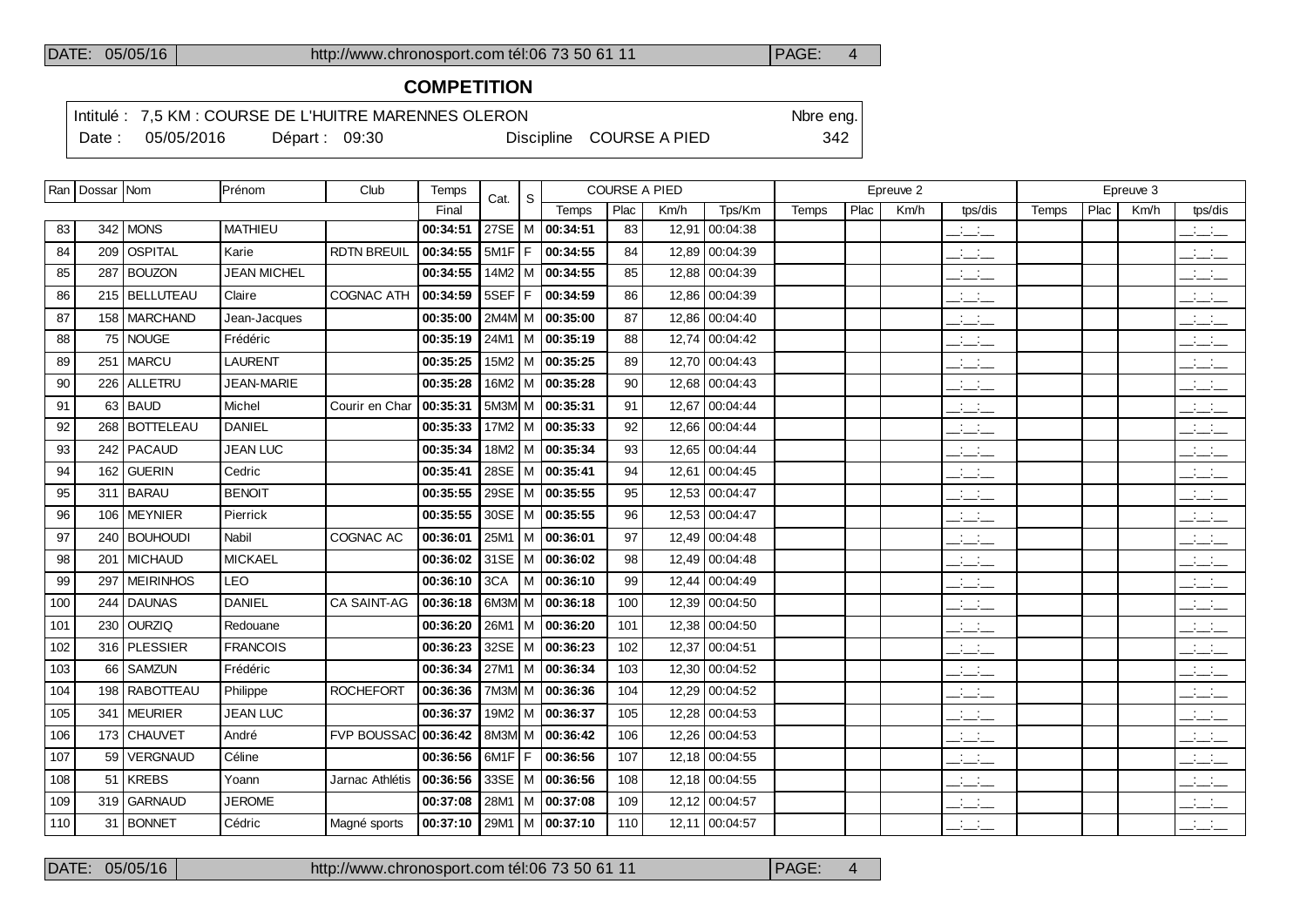# **COMPETITION**

┯

Intitulé : 7,5 KM : COURSE DE L'HUITRE MARENNES OLERON Note eng.

Date : 05/05/2016 Départ : 09:30 Discipline COURSE A PIED 342

|     | Ran   Dossar   Nom |                | Prénom          | Club        | Temps    | Cat.       | S     |                       | <b>COURSE A PIED</b> |       |                |       |      | Epreuve 2 |                                                                      |              |      | Epreuve 3 |                                           |
|-----|--------------------|----------------|-----------------|-------------|----------|------------|-------|-----------------------|----------------------|-------|----------------|-------|------|-----------|----------------------------------------------------------------------|--------------|------|-----------|-------------------------------------------|
|     |                    |                |                 |             | Final    |            |       | Temps                 | Plac                 | Km/h  | Tps/Km         | Temps | Plac | Km/h      | tps/dis                                                              | <b>Temps</b> | Plac | Km/h      | tps/dis                                   |
| 111 |                    | 286   LABELLE  | <b>PASCAL</b>   | CAC COGNAC  | 00:37:12 |            |       | $20M2$   M   00:37:12 | 111                  | 12,09 | 00:04:57       |       |      |           | $\overline{\phantom{a}}$                                             |              |      |           | $\mathbb{R}$ and $\mathbb{R}$             |
| 112 |                    | 329 LAFLEUR    | <b>JEREMY</b>   |             | 00:37:14 |            |       | 34SE   M   00:37:14   | 112                  | 12,09 | 00:04:57       |       |      |           | $\frac{1}{2}$                                                        |              |      |           | للمستنقذ                                  |
| 113 |                    | 143 GRANET     | Fabrice         |             | 00:37:14 |            |       | $30M1$   M   00:37:14 | 113                  | 12,08 | 00:04:57       |       |      |           | $\frac{1}{2}$ and $\frac{1}{2}$                                      |              |      |           | للمستنقذ                                  |
| 114 |                    | 49 GRANGER     | Philippe        |             | 00:37:19 |            |       | $21M2$ M $ $ 00:37:19 | 114                  | 12.06 | 00:04:58       |       |      |           | $\overline{\phantom{a}}$                                             |              |      |           | $\overline{\phantom{a}}$                  |
| 115 | 107                | <b>DUPIN</b>   | Mikaël          |             | 00:37:25 |            |       | $31M1$ M $ 00:37:25$  | 115                  | 12,03 | 00:04:59       |       |      |           | $\overline{\phantom{a}}$                                             |              |      |           | للمستنقذ                                  |
| 116 |                    | 86 BOEUF       | Max             |             | 00:37:27 |            |       | 2JUM M 00:37:27       | 116                  | 12,01 | 00:04:59       |       |      |           | $\overline{\phantom{a}}$                                             |              |      |           | $\overline{\phantom{a}}$                  |
| 117 | 320                | <b>VADROT</b>  | <b>EMMANUEL</b> |             | 00:37:28 |            |       | 32M1   M   00:37:28   | 117                  | 12,01 | 00:04:59       |       |      |           | للأسائب                                                              |              |      |           | $\frac{1}{2}$                             |
| 118 |                    | 121   MELCER   | Francois        |             | 00:37:30 |            |       | $22M2$ M $ $ 00:37:30 | 118                  | 12,00 | 00:05:00       |       |      |           | $\overline{\phantom{a}}$                                             |              |      |           | $\overline{\phantom{a}}$                  |
| 119 |                    | 46   BARREAUD  | Heric           |             | 00:37:31 |            |       | 9M3M M 00:37:31       | 119                  | 11,99 | 00:05:00       |       |      |           | للأسائد                                                              |              |      |           | $\frac{1}{2}$ $\frac{1}{2}$ $\frac{1}{2}$ |
| 120 |                    | $50$ FAURE     | Francis         |             | 00:37:33 |            |       | $23M2$   M   00:37:33 | 120                  | 11,98 | 00:05:00       |       |      |           | $\frac{1}{2}$                                                        |              |      |           | $\frac{1}{2}$                             |
| 121 |                    | 168   MAYENDI  | <b>VIRGINIE</b> | LA ROCHELLE | 00:37:37 |            |       | 6SEF   F   00:37:37   | 121                  | 11,96 | 00:05:01       |       |      |           | $\overline{\phantom{a}}$                                             |              |      |           | $\frac{1}{2}$ and $\frac{1}{2}$           |
| 122 |                    | 231 CAMPELO    | chrystelle      |             | 00:37:40 |            |       | 7M1F   F   00:37:40   | 122                  |       | 11,95 00:05:01 |       |      |           | سأساب                                                                |              |      |           | $\mathcal{L} = \mathcal{L}$               |
| 123 | 301                | <b>CHETIF</b>  | <b>MARTHE</b>   |             | 00:37:42 | 7SEF F     |       | 00:37:42              | 123                  | 11,93 | 00:05:01       |       |      |           | $\overline{\phantom{a}}$                                             |              |      |           | $\overline{\phantom{a}}$                  |
| 124 |                    | 310 BARAU      | <b>GUY</b>      |             | 00:37:46 |            |       | $33M1$   M   00:37:46 | 124                  |       | 11,91 00:05:02 |       |      |           | $\mathcal{A}^{\mathcal{A}}$ and $\mathcal{A}^{\mathcal{A}}$<br>$  -$ |              |      |           | للمستنقذ                                  |
| 125 |                    | 150   MOREAU   | Hervé           |             | 00:37:47 |            |       | 24M2   M   00:37:47   | 125                  | 11.91 | 00:05:02       |       |      |           | $\frac{1}{2}$                                                        |              |      |           | $\frac{1}{2}$                             |
| 126 |                    | $53$ BOEUF     | Tom             |             | 00:37:50 | 4CA        |       | $M$ 00:37:50          | 126                  | 11,89 | 00:05:02       |       |      |           | $\overline{\phantom{a}}$                                             |              |      |           | $\overline{\phantom{a}}$                  |
| 127 |                    | 42 BARREAUD    | Christelle      |             | 00:37:52 | 8SEF       | F     | 00:37:52              | 127                  | 11,88 | 00:05:03       |       |      |           | للأسائل                                                              |              |      |           | $\mathbb{R}$ and $\mathbb{R}$             |
| 128 |                    | 185 SOBREVILLA | Frederick       |             | 00:37:57 |            |       | 35SE   M   00:37:57   | 128                  |       | 11,85 00:05:03 |       |      |           | $\frac{1}{2}$                                                        |              |      |           | $\frac{1}{2}$                             |
| 129 |                    | 90 GUERIN      | Pauline         |             | 00:38:08 |            |       | 9SEF   F   00:38:08   | 129                  | 11,80 | 00:05:05       |       |      |           | <b>Contract</b><br>$  -$                                             |              |      |           | $\frac{1}{2}$                             |
| 130 | 307                | FREDEVEAUX     | <b>LAURENT</b>  |             | 00:38:15 |            |       | $25M2$ M $ $ 00:38:15 | 130                  |       | 11,76 00:05:06 |       |      |           | للأسائل                                                              |              |      |           | $\frac{1}{2}$ and $\frac{1}{2}$           |
| 131 | 127                | <b>MENARD</b>  | Sabrina         |             | 00:38:22 | 8M1F F     |       | 00:38:22              | 131                  | 11.73 | 00:05:06       |       |      |           | $\overline{\phantom{a}}$                                             |              |      |           | $\overline{\phantom{a}}$                  |
| 132 |                    | $120$ MARTIN   | Laetitia        |             | 00:38:30 | $10SE$ $F$ |       | 00:38:30              | 132                  | 11,68 | 00:05:08       |       |      |           | <b>Service</b><br>$  -$                                              |              |      |           | $\frac{1}{2}$                             |
| 133 |                    | 266 RIVIERE    | <b>THEO</b>     |             | 00:38:41 | 5CA        |       | $M$ 00:38:41          | 133                  | 11,63 | 00:05:09       |       |      |           | للمنافث                                                              |              |      |           | $\frac{1}{2}$                             |
| 134 |                    | 265 RIVIERE    | <b>DELPHINE</b> |             | 00:38:41 | 11SE       | l F I | 00:38:41              | 134                  | 11.63 | 00:05:09       |       |      |           | $\frac{1}{2}$ and $\frac{1}{2}$                                      |              |      |           | $\frac{1}{2}$                             |
| 135 |                    | 275   MARCOU   | <b>JEAN LUC</b> | ATHLETIC CL | 00:38:42 |            |       | 10M3   M   00:38:42   | 135                  | 11,63 | 00:05:09       |       |      |           | $\frac{1}{2}$ and $\frac{1}{2}$                                      |              |      |           | $\mathbb{R}$ and $\mathbb{R}$             |
| 136 |                    | 103   LASSALLE | Johanna         |             | 00:38:42 | 12SE $ F $ |       | 00:38:42              | 136                  | 11,63 | 00:05:09       |       |      |           | $\frac{1}{2}$ and $\frac{1}{2}$                                      |              |      |           | $\frac{1}{2}$                             |
| 137 |                    | $178$ SABLE    | <b>MARTINE</b>  | <b>RAC</b>  | 00:38:47 | $1$ M3F    |       | $F$ 00:38:47          | 137                  | 11,60 | 00:05:10       |       |      |           | $\mathbb{R}$ and $\mathbb{R}$                                        |              |      |           | $\mathcal{L} = \mathcal{L}$               |
| 138 |                    | 38   BARITAULT | Cyril           |             | 00:38:49 |            |       | $34M1$   M   00:38:49 | 138                  |       | 11,59 00:05:10 |       |      |           | $\overline{\phantom{a}}$                                             |              |      |           | $\frac{1}{2}$ and $\frac{1}{2}$           |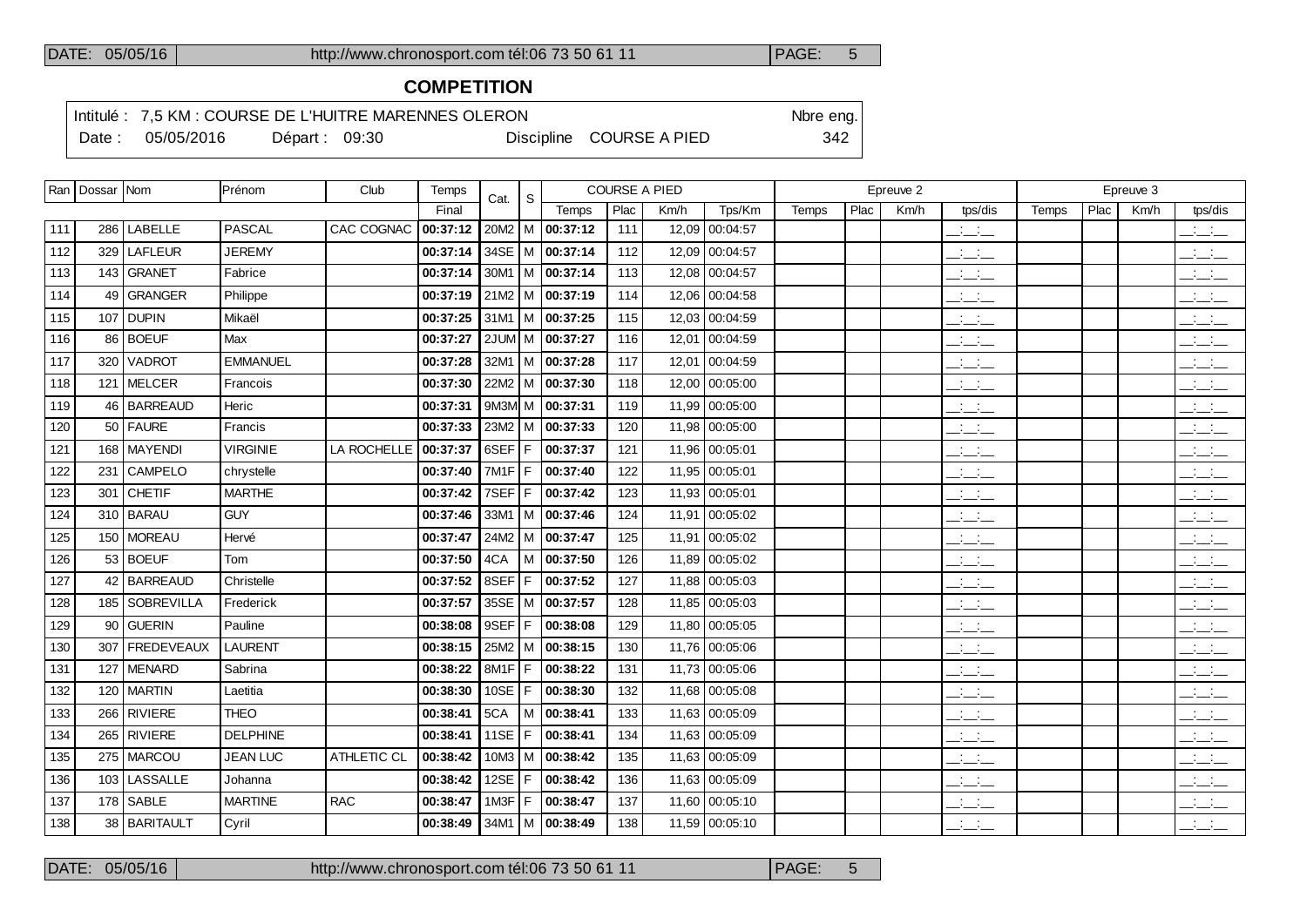# **COMPETITION**

Intitulé : 7,5 KM : COURSE DE L'HUITRE MARENNES OLERON Nore eng.

Date : 05/05/2016 Départ : 09:30 Discipline COURSE A PIED 342

|     | Ran   Dossar   Nom |                   | Prénom          | Club                      | Temps    | Cat.       | S.  |                       | COURSE A PIED |      |                |       |      | Epreuve 2 |                                                                      |       |      | Epreuve 3 |                                                   |
|-----|--------------------|-------------------|-----------------|---------------------------|----------|------------|-----|-----------------------|---------------|------|----------------|-------|------|-----------|----------------------------------------------------------------------|-------|------|-----------|---------------------------------------------------|
|     |                    |                   |                 |                           | Final    |            |     | Temps                 | Plac          | Km/h | Tps/Km         | Temps | Plac | Km/h      | tps/dis                                                              | Temps | Plac | Km/h      | tps/dis                                           |
| 139 |                    | 154 ROY           | Christophe      |                           | 00:38:50 |            |     | 26M2   M   00:38:50   | 139           |      | 11,58 00:05:10 |       |      |           | للأسائب                                                              |       |      |           | $\overline{\phantom{a}}$                          |
| 140 | 248                | <b>ASSELIN</b>    | <b>CLAUDE</b>   |                           | 00:38:53 |            |     | $3M4M$ M $ 00:38:53$  | 140           |      | 11,57 00:05:11 |       |      |           | $\mathcal{A}^{\mathcal{A}}$ and $\mathcal{A}^{\mathcal{A}}$<br>$  -$ |       |      |           | $\sim 10^{-1}$ m $^{-1}$<br>---                   |
| 141 | 171                | <b>SEGUIN</b>     | Stéphanie       |                           | 00:38:56 | 9M1F F     |     | 00:38:56              | 141           |      | 11,55 00:05:11 |       |      |           | للأسائل                                                              |       |      |           | $\frac{1}{2}$ and $\frac{1}{2}$                   |
| 142 | 147                | <b>TENAILLEAU</b> | Elodie          |                           | 00:39:02 | 13SE   F   |     | 00:39:02              | 142           |      | 11,53 00:05:12 |       |      |           | <b>Service</b><br>$  -$                                              |       |      |           | $  -$                                             |
| 143 | 274                | LE GALLOU         | <b>BEATRICE</b> |                           | 00:39:10 | 10M1       | F   | 00:39:10              | 143           |      | 11,48 00:05:13 |       |      |           | $\frac{1}{2}$                                                        |       |      |           | $\frac{1}{2}$ $\frac{1}{2}$ $\frac{1}{2}$         |
| 144 |                    | $204$ DAVID       | Gérard          |                           | 00:39:13 |            |     | 11M3   M $ $ 00:39:13 | 144           |      | 11,47 00:05:13 |       |      |           | $\overline{\phantom{a}}$                                             |       |      |           | <b>Contract</b><br>$  -$                          |
| 145 | 284                | <b>MARCADE</b>    | <b>BERNARD</b>  | <b>CA SAINT PAL</b>       | 00:39:29 |            |     | 4M4M M 00:39:29       | 145           |      | 11.40 00:05:15 |       |      |           | $\frac{1}{2}$                                                        |       |      |           | $\frac{1}{2}$ and $\frac{1}{2}$                   |
| 146 | 254                | <b>FRESNEAU</b>   | SOPHIE          |                           | 00:39:31 | 14SE   F   |     | 00:39:31              | 146           |      | 11,39 00:05:16 |       |      |           | $\frac{1}{2}$                                                        |       |      |           | $\alpha$ , $\beta$ , $\alpha$<br>$  -$            |
| 147 | 196                | <b>UZAN</b>       | David           |                           | 00:39:32 |            |     | 35M1   M   00:39:32   | 147           |      | 11,38 00:05:16 |       |      |           | $\mathcal{L} = \mathcal{L}$                                          |       |      |           | $\frac{1}{2}$                                     |
| 148 | 235                | <b>COLLOT</b>     | Killian         |                           | 00:39:33 | 6CA        |     | $M$ 00:39:33          | 148           |      | 11,37 00:05:16 |       |      |           | للمناب                                                               |       |      |           | $\frac{1}{2}$                                     |
| 149 |                    | 233 COLLOT        | Christophe      |                           | 00:39:39 |            |     | 36M1 M 00:39:39       | 149           |      | 11.35 00:05:17 |       |      |           | $ -$                                                                 |       |      |           | $\overline{\phantom{a}}$ $\overline{\phantom{a}}$ |
| 150 | 71                 | <b>JOIE</b>       | Olivier         |                           | 00:39:45 |            |     | 37M1   M   00:39:45   | 150           |      | 11,32 00:05:18 |       |      |           | $  -$                                                                |       |      |           | $\overline{\phantom{a}}$                          |
| 151 |                    | 80 BINSON         | Mathilde        | <b>AMPA</b>               | 00:39:49 | 1CA        |     | F 00:39:49            | 151           |      | 11,30 00:05:18 |       |      |           | $\frac{1}{2}$                                                        |       |      |           | $  -$                                             |
| 152 |                    | 200 MENARD        | <b>CYRILLE</b>  |                           | 00:39:50 |            |     | 36SE   M   00:39:50   | 152           |      | 11,30 00:05:18 |       |      |           | $\frac{1}{2}$ and $\frac{1}{2}$                                      |       |      |           | $\overline{\phantom{a}}$                          |
| 153 |                    | 336 DENZIN        | <b>THOMAS</b>   |                           | 00:39:57 |            |     | 27M2   M   00:39:57   | 153           |      | 11,26 00:05:19 |       |      |           | $\frac{1}{2}$ and $\frac{1}{2}$                                      |       |      |           | $\frac{1}{2}$ and $\frac{1}{2}$                   |
| 154 |                    | $82$ BUR          | Patrice         |                           | 00:40:01 |            |     | 38M1   M   00:40:01   | 154           |      | 11,24 00:05:20 |       |      |           | $ -$                                                                 |       |      |           | $\frac{1}{2}$                                     |
| 155 |                    | 26   FOUBERT      | Marie-Aude      |                           | 00:40:05 |            |     | 15SE   F   00:40:05   | 155           |      | 11,23 00:05:20 |       |      |           | للأسائد                                                              |       |      |           | $\frac{1}{2}$ and $\frac{1}{2}$                   |
| 156 | 8                  | <b>GUILABERT</b>  | Thierry         |                           | 00:40:06 |            |     | 28M2   M   00:40:06   | 156           |      | 11,22 00:05:20 |       |      |           | للأسائد                                                              |       |      |           | $\frac{1}{2}$                                     |
| 157 |                    | 92 PHELIPPOT      | Karine          |                           | 00:40:07 |            |     | 11M1   F   00:40:07   | 157           |      | 11,22 00:05:20 |       |      |           | $\frac{1}{2}$                                                        |       |      |           | $\mathbb{Z}$ and $\mathbb{Z}$                     |
| 158 | 294                | <b>HERBE</b>      | VANESSA         |                           | 00:40:07 | 16SE $ F $ |     | 00:40:07              | 158           |      | 11,21 00:05:21 |       |      |           | $ -$                                                                 |       |      |           | $\frac{1}{2}$ $\frac{1}{2}$ $\frac{1}{2}$         |
| 159 | 269                | <b>PIAUD</b>      | CHRISTIAN       |                           | 00:40:10 |            |     | $12M3$   M   00:40:10 | 159           |      | 11,20 00:05:21 |       |      |           | <b>Service</b><br>$  -$                                              |       |      |           | <b>Contract</b><br>$  -$                          |
| 160 |                    | 305   PAPIN       | <b>TONY</b>     | <b>GIGA MOTORS</b>        | 00:40:14 |            |     | 2ESM M 00:40:14       | 160           |      | 11,18 00:05:21 |       |      |           | للمستحق                                                              |       |      |           | $\overline{\phantom{a}}$                          |
| 161 |                    | $23$ ROBIN        | Nathalie        |                           | 00:40:17 | $12M1$ F   |     | 00:40:17              | 161           |      | 11,17 00:05:22 |       |      |           | $\frac{1}{2}$                                                        |       |      |           | $\frac{1}{2}$ and $\frac{1}{2}$                   |
| 162 |                    | l GILLET          | Florence        |                           | 00:40:22 | 13M1       | F   | 00:40:22              | 162           |      | 11,15 00:05:22 |       |      |           | $\mathcal{L} = \mathcal{L}$                                          |       |      |           | $\frac{1}{2}$ and $\frac{1}{2}$                   |
| 163 |                    | 175 DUFRESNE      | <b>GUY</b>      |                           | 00:40:23 |            |     | 5M4M M $ $ 00:40:23   | 163           |      | 11,14 00:05:23 |       |      |           | <b>Contract Contract</b><br>— — —                                    |       |      |           | $\frac{1}{2}$ and $\frac{1}{2}$                   |
| 164 | 57                 | <b>CHAUMET</b>    | Anthony         |                           | 00:40:25 |            |     | 37SE   M   00:40:25   | 164           |      | 11,13 00:05:23 |       |      |           | سأسأب                                                                |       |      |           | للأسائل                                           |
| 165 | 100                | GOUINEAU          | Sabrina         |                           | 00:40:27 | 14M1       | F   | 00:40:27              | 165           |      | 11,12 00:05:23 |       |      |           | $ -$                                                                 |       |      |           | $\overline{\phantom{a}}$ $\overline{\phantom{a}}$ |
| 166 |                    | $62$ BAUD         | Christiane      | Courir en Char   00:40:27 |          | 2M3F       | IF. | 00:40:27              | 166           |      | 11,12 00:05:23 |       |      |           | $\mathcal{A}^{\mathcal{A}}$ and $\mathcal{A}^{\mathcal{A}}$<br>$  -$ |       |      |           | للأساس                                            |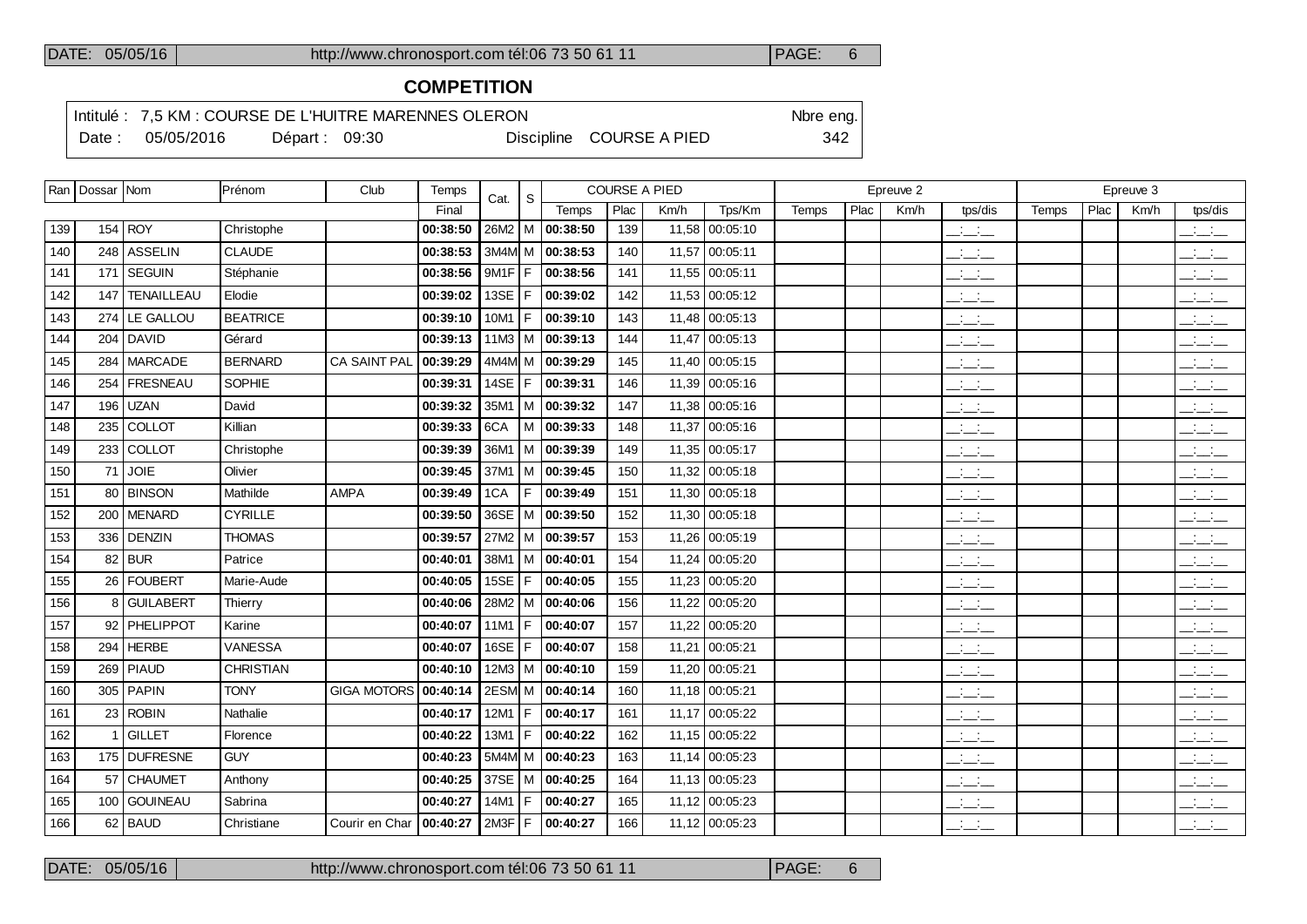# **COMPETITION**

Intitulé : 7,5 KM : COURSE DE L'HUITRE MARENNES OLERON Note eng.

Date : 05/05/2016 Départ : 09:30 Discipline COURSE A PIED 342

|  |  |  | $\ddot{\phantom{0}}$ |  |
|--|--|--|----------------------|--|
|  |  |  |                      |  |
|  |  |  |                      |  |
|  |  |  |                      |  |

|     | Ran   Dossar   Nom |                    | Prénom            | Club                        | Temps    | Cat.              | -S    |                       | <b>COURSE A PIED</b> |       |                |       |      | Epreuve 2 |                                                                      |       |      | Epreuve 3 |                                                       |
|-----|--------------------|--------------------|-------------------|-----------------------------|----------|-------------------|-------|-----------------------|----------------------|-------|----------------|-------|------|-----------|----------------------------------------------------------------------|-------|------|-----------|-------------------------------------------------------|
|     |                    |                    |                   |                             | Final    |                   |       | Temps                 | Plac                 | Km/h  | Tps/Km         | Temps | Plac | Km/h      | tps/dis                                                              | Temps | Plac | Km/h      | tps/dis                                               |
| 167 |                    | 174 CHAUVET        | Sylvie            | <b>FVP BOUSSAC 00:40:28</b> |          | 2M <sub>2</sub> F | F     | 00:40:28              | 167                  |       | 11,12 00:05:23 |       |      |           | $\frac{1}{2}$ and $\frac{1}{2}$                                      |       |      |           | $\frac{1}{2}$                                         |
| 168 |                    | 197 CHARRON        | Sophie            |                             | 00:40:37 | 17SE $ F $        |       | 00:40:37              | 168                  |       | 11,08 00:05:25 |       |      |           | $\frac{1}{2}$                                                        |       |      |           | $\frac{1}{2}$ and $\frac{1}{2}$                       |
| 169 | 261                | <b>DELABEAUDIE</b> | <b>BENJAMIN</b>   |                             | 00:40:38 | 3JUM M            |       | 00:40:38              | 169                  | 11,07 | 00:05:25       |       |      |           | $\frac{1}{2}$ and $\frac{1}{2}$                                      |       |      |           | $\overline{\phantom{a}}$ $\overline{\phantom{a}}$     |
| 170 |                    | 88 DUVERNOY        | Aurélie           |                             | 00:40:38 | 18SE $ F $        |       | 00:40:38              | 170                  |       | 11,07 00:05:25 |       |      |           | <b>Service</b><br>$  -$                                              |       |      |           | <b>Contract Contract</b><br>$  -$                     |
| 171 |                    | 293 GINAUD         | SOLANGE           | <b>RDNT BREUIL</b>          | 00:40:39 | 15M1              | F.    | 00:40:39              | 171                  | 11,07 | 00:05:25       |       |      |           | <b>Contract Contract</b><br>$  -$                                    |       |      |           | $\mathbb{R}$ and $\mathbb{R}$                         |
| 172 |                    | $149$ ROSSI        | AMANDINE          |                             | 00:40:41 | 19SE   F          |       | 00:40:41              | 172                  |       | 11,06 00:05:25 |       |      |           | $\mathcal{A}^{\mathcal{A}}$ and $\mathcal{A}^{\mathcal{A}}$<br>$  -$ |       |      |           | $\frac{1}{2}$ and $\frac{1}{2}$                       |
| 173 | 89                 | <b>DUVERNOY</b>    | <b>Nicolas</b>    | Saintes triathlon           | 00:40:41 | 39M1              |       | M 00:40:41            | 173                  |       | 11,06 00:05:25 |       |      |           | <b>Contract</b><br>$  -$                                             |       |      |           | $\mathbb{Z}$ and $\mathbb{Z}$                         |
| 174 |                    | 282 CAVELIER       | <b>TONY</b>       |                             | 00:40:42 | 40M1              |       | M 00:40:42            | 174                  |       | 11,05 00:05:25 |       |      |           | للمناصب                                                              |       |      |           | $  -$                                                 |
| 175 | 262                | <b>CRAOUYEUR</b>   | <b>MARC</b>       |                             | 00:40:47 | 29M2              |       | M 00:40:47            | 175                  |       | 11,03 00:05:26 |       |      |           | $\frac{1}{2}$ and $\frac{1}{2}$                                      |       |      |           | $\frac{1}{2}$ and $\frac{1}{2}$                       |
| 176 |                    | $223$ POCHON       | <b>CHRISTOPHE</b> |                             | 00:40:50 | 41M1              |       | $ M $ 00:40:50        | 176                  |       | 11,02 00:05:26 |       |      |           | $\overline{\phantom{a}}$                                             |       |      |           | $\overline{\phantom{a}}$ and $\overline{\phantom{a}}$ |
| 177 | 166                | <b>ZIAT</b>        | Katherine         | G <sub>2</sub> A            | 00:40:56 | 2CA               | F     | 00:40:56              | 177                  |       | 10,99 00:05:27 |       |      |           | $  -$                                                                |       |      |           | $\overline{\phantom{a}}$                              |
| 178 | 27                 | <b>POULIQUEN</b>   | Philippe          |                             | 00:41:04 |                   |       | $30M2$   M   00:41:04 | 178                  |       | 10,96 00:05:28 |       |      |           | $\overline{\phantom{a}}$                                             |       |      |           | $\frac{1}{2}$ $\frac{1}{2}$ $\frac{1}{2}$             |
| 179 | 291                | <b>LAMOTHE</b>     | <b>CHRISTELLE</b> |                             | 00:41:12 | 20SE $ F $        |       | 00:41:12              | 179                  | 10,92 | 00:05:29       |       |      |           | $\frac{1}{2}$ and $\frac{1}{2}$                                      |       |      |           | $\mathbb{Z}$ and $\mathbb{Z}$                         |
| 180 |                    | 206 BERMOUL        | Jean marc         | <b>ROCHEFORT</b>            | 00:41:13 |                   |       | 31M2 M 00:41:13       | 180                  |       | 10,92 00:05:29 |       |      |           | للأساد                                                               |       |      |           | للأسائل                                               |
| 181 | 228                | FAURE              | Nathalie          | <b>ROCHEFORT</b>            | 00:41:13 | 21SE $ F $        |       | 00:41:13              | 181                  | 10,91 | 00:05:29       |       |      |           | $\overline{a}$                                                       |       |      |           | $\frac{1}{2}$                                         |
| 182 |                    | 191   FAURE        | Christophe        | <b>TRIATHLON S</b>          | 00:41:23 |                   |       | $42M1$ M $ 00:41:23$  | 182                  | 10.87 | 00:05:31       |       |      |           | $\frac{1}{2}$ and $\frac{1}{2}$                                      |       |      |           | $\frac{1}{2}$ and $\frac{1}{2}$                       |
| 183 | 192                | <b>NADEAU</b>      | Guillemette       |                             | 00:41:23 | 22SE              | IF.   | 00:41:23              | 183                  | 10,87 | 00:05:31       |       |      |           | $\frac{1}{2}$ and $\frac{1}{2}$                                      |       |      |           | $\frac{1}{2}$ and $\frac{1}{2}$                       |
| 184 | 241                | <b>BOUTIN-DESM</b> | Christelle        |                             | 00:41:26 | 16M1              | l F.  | 00:41:26              | 184                  |       | 10.86 00:05:31 |       |      |           | $\frac{1}{2}$ and $\frac{1}{2}$                                      |       |      |           | للأسائل                                               |
| 185 |                    | $179$ LE BOT       | <b>YVON</b>       |                             | 00:41:26 |                   |       | 32M2   M   00:41:26   | 185                  |       | 10,86 00:05:31 |       |      |           | $\overline{\phantom{a}}$                                             |       |      |           | $\overline{\phantom{a}}$                              |
| 186 |                    | 208   BERLIOZ-CURL | <b>STEPHANE</b>   |                             | 00:41:27 | 43M1              |       | $ M $ 00:41:27        | 186                  |       | 10.86 00:05:31 |       |      |           | $\frac{1}{2}$ and $\frac{1}{2}$                                      |       |      |           | $\frac{1}{2}$ $\frac{1}{2}$ $\frac{1}{2}$             |
| 187 | 98 l               | JACQUET            | Claude            | S/L Athletic clu            | 00:41:32 |                   |       | 1M5M M 00:41:32       | 187                  |       | 10,83 00:05:32 |       |      |           | $\frac{1}{2}$ and $\frac{1}{2}$                                      |       |      |           | للأسائل                                               |
| 188 | 141                | <b>CHOLLET</b>     | <b>SEBASTIEN</b>  |                             | 00:41:37 | 44M1              |       | M 00:41:37            | 188                  | 10.81 | 00:05:33       |       |      |           | $\frac{1}{2}$ and $\frac{1}{2}$                                      |       |      |           | $\overline{\phantom{a}}$ and $\overline{\phantom{a}}$ |
| 189 | 131                | <b>HEMON LAURE</b> | <b>CECILE</b>     |                             | 00:41:38 | 17M1              | l F . | 00:41:38              | 189                  | 10,81 | 00:05:33       |       |      |           | $ -$                                                                 |       |      |           | $  -$                                                 |
| 190 |                    | 112 ROGIER         | Christine         | S/L Athletic clu            | 00:41:40 | 3M3F              | F     | 00:41:40              | 190                  |       | 10,80 00:05:33 |       |      |           | $  -$                                                                |       |      |           | $\frac{1}{2}$                                         |
| 191 | 115                | <b>SARDET</b>      | <b>MARTINE</b>    | <b>COEUR A PAT</b>          | 00:41:42 | 4M3F              | l F.  | 00:41:42              | 191                  |       | 10,79 00:05:33 |       |      |           | $\frac{1}{2}$ and $\frac{1}{2}$                                      |       |      |           | $ -$                                                  |
| 192 | 227                | <b>TIRBOIS</b>     | Muriel            | <b>US AIGREFEU</b>          | 00:41:47 | 3M <sub>2</sub> F | F     | 00:41:47              | 192                  | 10,77 | 00:05:34       |       |      |           | $\frac{1}{2}$ and $\frac{1}{2}$                                      |       |      |           | $\overline{\phantom{a}}$ $\overline{\phantom{a}}$     |
| 193 | 195                | <b>THIEBLEMONT</b> | Valérie           | US AIGREFEU                 | 00:41:48 | $4M2F$ F          |       | 00:41:48              | 193                  | 10.77 | 00:05:34       |       |      |           | للأسائب                                                              |       |      |           | $\frac{1}{2}$ $\frac{1}{2}$ $\frac{1}{2}$             |
| 194 |                    | 85 RADRIGUE        | Lionel            |                             | 00:42:04 |                   |       | $33M2$   M   00:42:04 | 194                  |       | 10,69 00:05:36 |       |      |           | $\frac{1}{2}$ and $\frac{1}{2}$                                      |       |      |           | $\frac{1}{2}$ and $\frac{1}{2}$                       |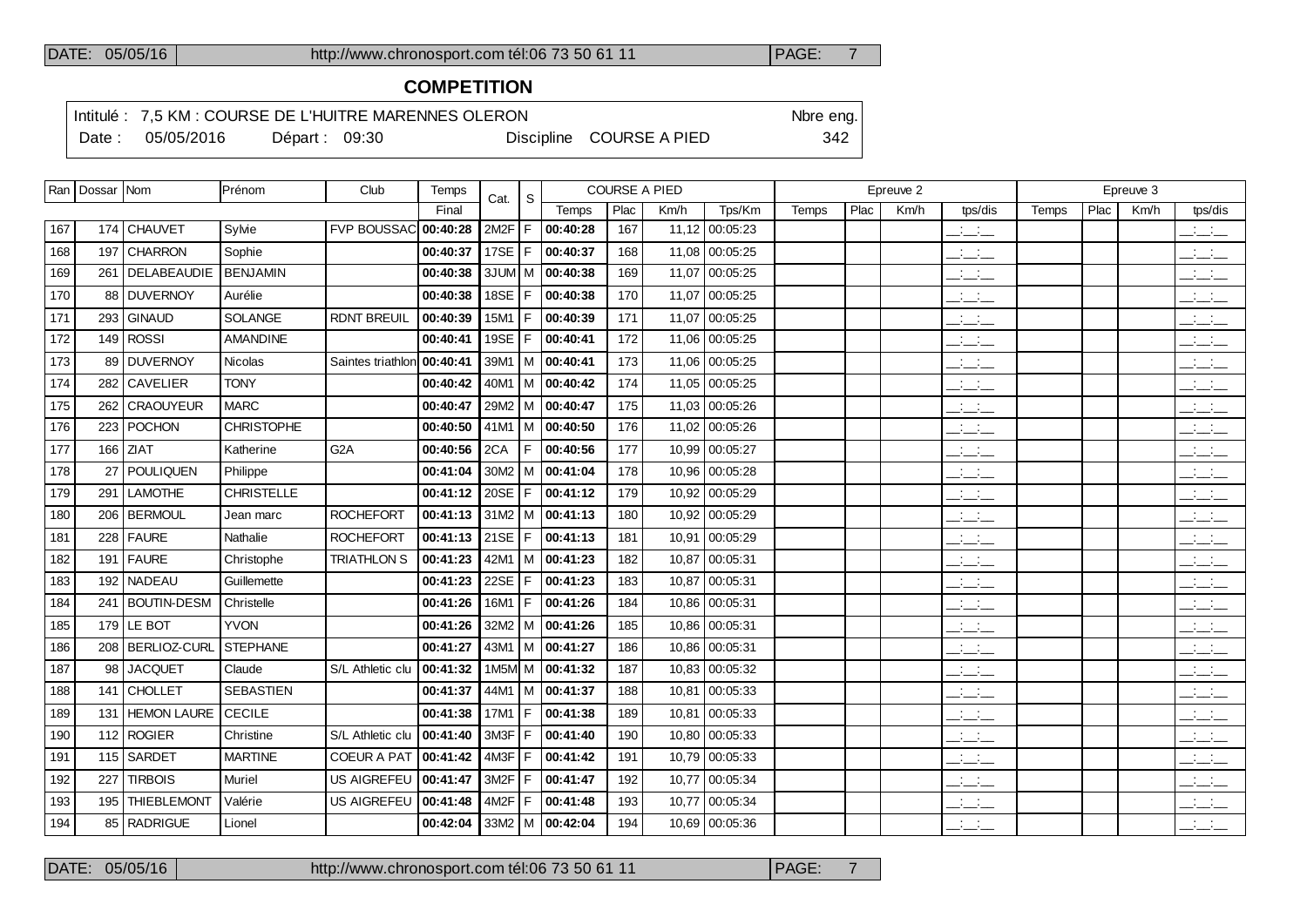# **COMPETITION**

Intitulé : 7,5 KM : COURSE DE L'HUITRE MARENNES OLERON Note eng.

Date : 05/05/2016 Départ : 09:30 Discipline COURSE A PIED 342

|     | Ran   Dossar   Nom |                  | Prénom               | Club              | Temps                    | Cat.       | <b>COURSE A PIED</b><br><sub>S</sub> |          |      |       |                |       | Epreuve 2 |      |                                     |       | Epreuve 3 |      |                                 |
|-----|--------------------|------------------|----------------------|-------------------|--------------------------|------------|--------------------------------------|----------|------|-------|----------------|-------|-----------|------|-------------------------------------|-------|-----------|------|---------------------------------|
|     |                    |                  |                      |                   | Final                    |            |                                      | Temps    | Plac | Km/h  | Tps/Km         | Temps | Plac      | Km/h | tps/dis                             | Temps | Plac      | Km/h | tps/dis                         |
| 195 |                    | 190 JALLAT       | Christelle           |                   | 00:42:06                 | 23SE $ F $ |                                      | 00:42:06 | 195  | 10,69 | 00:05:36       |       |           |      | $\overline{\phantom{a}}$            |       |           |      | للأسائل                         |
| 196 |                    | 264   PETITJEAN  | <b>STEPHANE</b>      |                   | 00:42:10                 | 38SE   M   |                                      | 00:42:10 | 196  | 10,67 | 00:05:37       |       |           |      | $\mathcal{L} = \mathcal{L}$         |       |           |      | $\mathbb{R}$ and $\mathbb{R}$   |
| 197 |                    | 95 HEURTEBISE    | Michel               |                   | 00:42:11                 | 34M2   M   |                                      | 00:42:11 | 197  | 10,67 | 00:05:37       |       |           |      | $\overline{\phantom{a}}$            |       |           |      | $\frac{1}{2}$                   |
| 198 |                    | 182 CHATEFAU     | Anouk                |                   | 00:42:12                 | 3CA        | E                                    | 00:42:12 | 198  |       | 10,66 00:05:37 |       |           |      | للأسائد                             |       |           |      | للأسائل                         |
| 199 |                    | 144 LANDREAU     | Sylvia               |                   | 00:42:14                 | 24SE       | l F.                                 | 00:42:14 | 199  |       | 10,65 00:05:37 |       |           |      | $\frac{1}{2}$                       |       |           |      | $\mathbb{R}$ and $\mathbb{R}$   |
| 200 |                    | 56 GOMEZ         | Marylène             |                   | 00:42:21                 | 25SE $ F $ |                                      | 00:42:21 | 200  | 10,62 | 00:05:38       |       |           |      | $\frac{1}{2}$ and $\frac{1}{2}$     |       |           |      | للأسائل                         |
| 201 |                    | 2 EDOUARD        | Florence             |                   | 00:42:22                 | $18M1$ F   |                                      | 00:42:22 | 201  |       | 10,62 00:05:38 |       |           |      | $\overline{\phantom{a}}$            |       |           |      | $\overline{\phantom{a}}$        |
| 202 |                    | 19 SIMON         | Julie                |                   | 00:42:22                 | $26SE$   F |                                      | 00:42:22 | 202  | 10,62 | 00:05:38       |       |           |      | $ -$                                |       |           |      | $\frac{1}{2}$ and $\frac{1}{2}$ |
| 203 |                    | 338 GOULEVANT    | <b>FRANCOISE</b>     |                   | 00:42:23                 | $5M2F$ F   |                                      | 00:42:23 | 203  |       | 10,61 00:05:39 |       |           |      | $\overline{\phantom{a}}$            |       |           |      | $\overline{\phantom{a}}$        |
| 204 |                    | 272 DELPUECH     | <b>ROBIN</b>         |                   | 00:42:23                 | 39SE   M   |                                      | 00:42:23 | 204  | 10.61 | 00:05:39       |       |           |      | سأساب                               |       |           |      | $\mathbb{R}$ and $\mathbb{R}$   |
| 205 |                    | 123   LEMAZURIER | Chloe                |                   | 00:42:25                 | 27SE $ F $ |                                      | 00:42:25 | 205  |       | 10,61 00:05:39 |       |           |      | للمناصب                             |       |           |      | $\overline{\phantom{a}}$        |
| 206 |                    | 5 LOGEAIS        | Valentin             |                   | 00:42:32                 | 3ESM M     |                                      | 00:42:32 | 206  |       | 10,58 00:05:40 |       |           |      | $\overline{\phantom{a}}$            |       |           |      | $\overline{\phantom{a}}$        |
| 207 |                    | 339 BONCOUR      | <b>JEAN SEBASTIE</b> |                   | 00:42:32                 | 45M1 M     |                                      | 00:42:32 | 207  |       | 10,58 00:05:40 |       |           |      | $\mathcal{L}_{\rm{max}}$ .<br>$  -$ |       |           |      | سأست                            |
| 208 | 167                | <b>ABBA</b>      | <b>CELINE</b>        |                   | 00:42:36                 | $40SE$ M   |                                      | 00:42:36 | 208  | 10.56 | 00:05:40       |       |           |      | <b>Contract</b><br>$  -$            |       |           |      | <b>Service</b><br>$  -$         |
| 209 |                    | $211$ NEAU       | Guewen               |                   | 00:42:36                 | 41SE $ M$  |                                      | 00:42:36 | 209  |       | 10,56 00:05:40 |       |           |      | $\overline{\phantom{a}}$            |       |           |      | للأسائل                         |
| 210 |                    | 35   LEVEQUE     | Katia                |                   | 00:42:46                 | 28SE $ F $ |                                      | 00:42:46 | 210  |       | 10,52 00:05:42 |       |           |      | $\overline{\phantom{a}}$            |       |           |      | $\mathbb{R}$ and $\mathbb{R}$   |
| 211 |                    | 10 BROTHIER      | Philippe             |                   | 00:42:49                 | $35M2$ M   |                                      | 00:42:49 | 211  |       | 10,51 00:05:42 |       |           |      | $\overline{\phantom{a}}$            |       |           |      | $\overline{\phantom{a}}$        |
| 212 | 16 I               | GERVAIS-BOU      | Pascale              |                   | 00:42:50                 | 19M1 $F$   |                                      | 00:42:50 | 212  | 10,50 | 00:05:42       |       |           |      | $\overline{\phantom{a}}$            |       |           |      | $\frac{1}{2}$                   |
| 213 |                    | 263 CRAOUYEUR    | <b>CLAIRE</b>        |                   | 00:42:51                 | $3ESF$ $F$ |                                      | 00:42:51 | 213  |       | 10,50 00:05:42 |       |           |      | $\frac{1}{2}$ and $\frac{1}{2}$     |       |           |      | $\overline{\phantom{a}}$        |
| 214 |                    | 140 LAVILLE      | Florent              |                   | 00:42:51                 | $42SE$ M   |                                      | 00:42:51 | 214  | 10,50 | 00:05:42       |       |           |      | $\overline{\phantom{a}}$            |       |           |      | $\frac{1}{2}$ and $\frac{1}{2}$ |
| 215 | 136 l              | ROCHARD          | Pierre               |                   | 00:42:52                 | 43SE $ M$  |                                      | 00:42:52 | 215  |       | 10,50 00:05:42 |       |           |      | $\frac{1}{2}$                       |       |           |      | $\mathbb{Z}$ and $\mathbb{Z}$   |
| 216 | 137                | <b>HERVE</b>     | <b>SIMON</b>         |                   | 00:42:52                 | 44SE   M   |                                      | 00:42:52 | 216  | 10,50 | 00:05:43       |       |           |      | للأسائل                             |       |           |      | $\frac{1}{2}$ and $\frac{1}{2}$ |
| 217 |                    | 278 FEVRIER      | <b>XAVIER</b>        |                   | 00:42:58                 | 45SE $ M$  |                                      | 00:42:58 | 217  |       | 10,47 00:05:43 |       |           |      | $\frac{1}{2}$                       |       |           |      | للأسائل                         |
| 218 | 126                | <b>PRIOLET</b>   | Lise                 |                   | 00:43:02                 | 29SE $ F $ |                                      | 00:43:02 | 218  |       | 10,46 00:05:44 |       |           |      | $\overline{\phantom{a}}$            |       |           |      | سأست                            |
| 219 |                    | 70 MELIN         | Delphine             |                   | 00:43:05                 | $30SE$   F |                                      | 00:43:05 | 219  |       | 10,44 00:05:44 |       |           |      | <b>Service</b><br>$  -$             |       |           |      | $\frac{1}{2}$                   |
| 220 | 122                | MELCER           | Marie laure          |                   | 00:43:13                 | $20M1$ F   |                                      | 00:43:13 | 220  |       | 10,41 00:05:45 |       |           |      | $\overline{\phantom{a}}$            |       |           |      | $\overline{a}$                  |
| 221 | 156                | JOLY             | Olivier              | MARATHON D        | 00:43:13                 | 36M2   M   |                                      | 00:43:13 | 221  |       | 10,41 00:05:45 |       |           |      | $ -$                                |       |           |      | $ -$                            |
| 222 |                    | 155 BOINEAU      | Michel               | <b>MARATHON D</b> | 00:43:13 37M2 M 00:43:13 |            |                                      |          | 222  |       | 10,41 00:05:45 |       |           |      | $\overline{\phantom{a}}$            |       |           |      | $\overline{\phantom{a}}$        |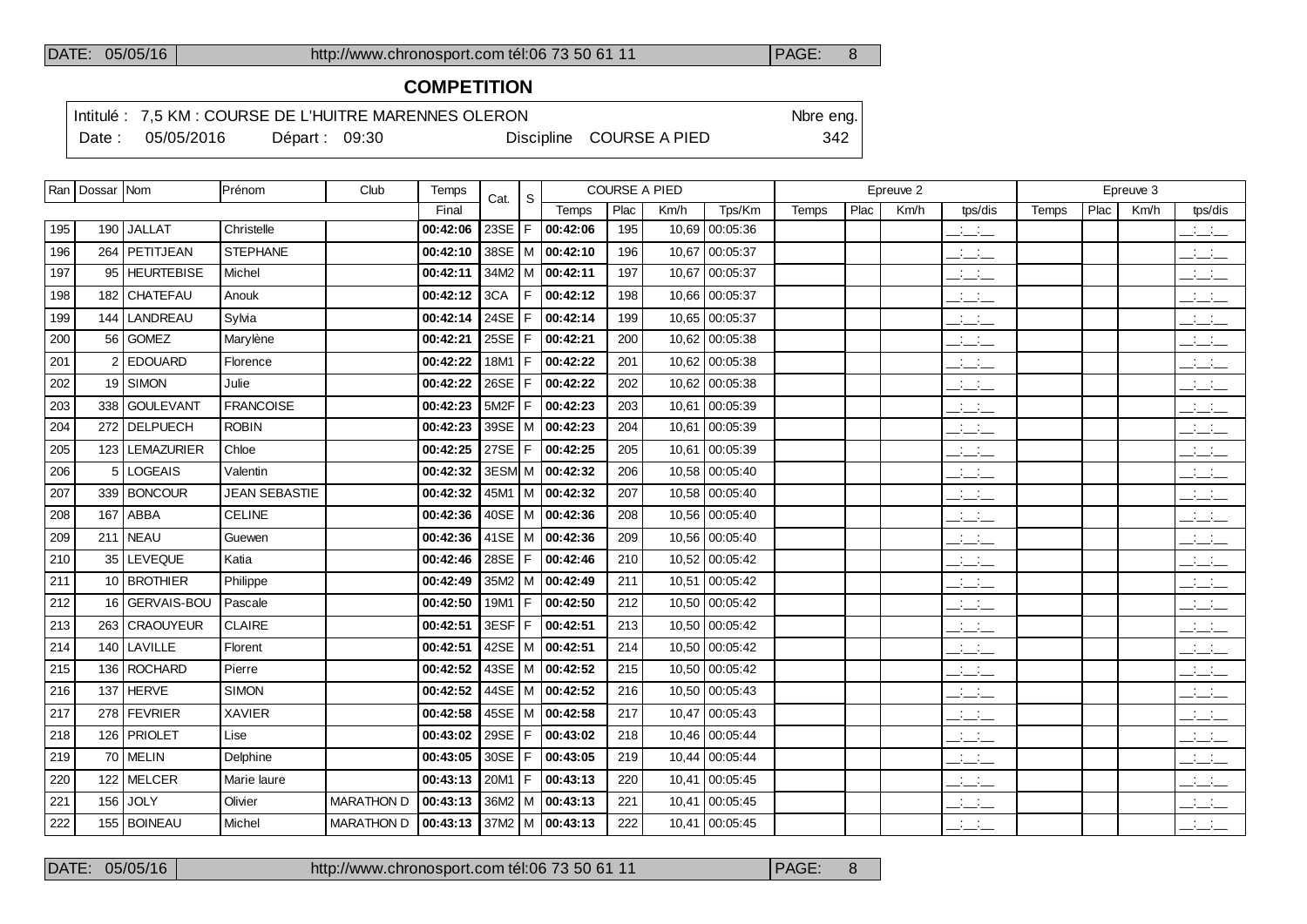# **COMPETITION**

Intitulé : 7,5 KM : COURSE DE L'HUITRE MARENNES OLERON Note eng.

Date : 05/05/2016 Départ : 09:30 Discipline COURSE A PIED 342

|     | Ran   Dossar   Nom |                | Prénom              | Club               | Temps    | Cat.              | S.  |                       |      | <b>COURSE A PIED</b> |                 |       |      | Epreuve 2 |                                 |       |      | Epreuve 3 |                                                       |
|-----|--------------------|----------------|---------------------|--------------------|----------|-------------------|-----|-----------------------|------|----------------------|-----------------|-------|------|-----------|---------------------------------|-------|------|-----------|-------------------------------------------------------|
|     |                    |                |                     |                    | Final    |                   |     | Temps                 | Plac | Km/h                 | Tps/Km          | Temps | Plac | Km/h      | tps/dis                         | Temps | Plac | Km/h      | tps/dis                                               |
| 223 |                    | 270 PIETON     | <b>DANIEL</b>       |                    | 00:43:17 |                   |     | 6M4M M 00:43:17       | 223  |                      | 10,39 00:05:46  |       |      |           | $\frac{1}{2}$                   |       |      |           | $\mathbb{R}$ and $\mathbb{R}$                         |
| 224 |                    | 300 TAME       | SANDRINE            |                    | 00:43:18 |                   |     | $21M1$   F   00:43:18 | 224  |                      | 10,39 00:05:46  |       |      |           | $\frac{1}{2}$                   |       |      |           | $\mathbb{Z}$ and $\mathbb{Z}$                         |
| 225 |                    | 160 BOUQUART   | Olivier             |                    | 00:43:28 |                   |     | 46M1 M 00:43:28       | 225  |                      | 10,35 00:05:47  |       |      |           | $\frac{1}{2}$ and $\frac{1}{2}$ |       |      |           | $\frac{1}{2}$                                         |
| 226 |                    | 142   DHUMEAUX | Véronique           |                    | 00:43:32 |                   |     | 22M1   F   00:43:32   | 226  |                      | 10,33 00:05:48  |       |      |           | $\frac{1}{2}$ and $\frac{1}{2}$ |       |      |           | $\mathbb{R}$ and $\mathbb{R}$                         |
| 227 |                    | 37 TINSSON     | Michel              | S/L SC SURG        | 00:43:34 | $13M3$ M          |     | 00:43:34              | 227  |                      | 10,33 00:05:48  |       |      |           | للمستحق                         |       |      |           | $\frac{1}{2}$ and $\frac{1}{2}$                       |
| 228 |                    | 247 BRUNETEAU  | <b>MELISSA</b>      |                    | 00:43:46 |                   |     | 31SE   F   00:43:46   | 228  |                      | 10,28 00:05:50  |       |      |           | <b>Contract</b><br>$  -$        |       |      |           | $\mathbb{R}$ and $\mathbb{R}$                         |
| 229 | 58                 | LAUGRAUD       | Romain              |                    | 00:43:48 | 46SE   M          |     | 00:43:48              | 229  |                      | 10,27 00:05:50  |       |      |           | للمناصب                         |       |      |           | $\mathbb{Z}$ and $\mathbb{Z}$                         |
| 230 |                    | 125 DELEU      | Laurence            |                    | 00:43:50 |                   |     | 23M1   F   $00:43:50$ | 230  |                      | 10.26 00:05:50  |       |      |           | <b>Service</b><br>$  -$         |       |      |           | $\overline{\phantom{a}}$ and $\overline{\phantom{a}}$ |
| 231 |                    | $132$ DELEU    | <b>MATHILDA</b>     |                    | 00:43:51 | 4CA               | F.  | 00:43:51              | 231  |                      | 10,26 00:05:50  |       |      |           | للمستحق                         |       |      |           | $\mathbb{R}$ and $\mathbb{R}$                         |
| 232 |                    | 114 BRUNEAU    | Dany                | <b>LMA 72</b>      | 00:44:08 |                   |     | $38M2$ M $ $ 00:44:08 | 232  |                      | 10,19 00:05:53  |       |      |           | $\overline{a}$                  |       |      |           | $\overline{\phantom{a}}$                              |
| 233 | 290                | <b>CORDON</b>  | <b>CLAIRE</b>       |                    | 00:44:11 | 32SE              | F   | 00:44:11              | 233  |                      | 10.18 00:05:53  |       |      |           | $\frac{1}{2}$ and $\frac{1}{2}$ |       |      |           | $\frac{1}{2}$ and $\frac{1}{2}$                       |
| 234 | 306                | GARCIA         | <b>MATHIEU</b>      | GIGA MOTORS        | 00:44:12 |                   |     | 47SE   M   00:44:12   | 234  |                      | 10,18 00:05:53  |       |      |           | $\frac{1}{2}$                   |       |      |           | $\frac{1}{2}$ and $\frac{1}{2}$                       |
| 235 | 299                | PAPIN          | <b>GILLES</b>       |                    | 00:44:13 |                   |     | 14M3   M $ $ 00:44:13 | 235  |                      | 10,18 00:05:53  |       |      |           | للمناصب                         |       |      |           | $\mathbb{R}$ and $\mathbb{R}$                         |
| 236 |                    | 281   HERDEAU  | <b>PATRICK</b>      |                    | 00:44:18 |                   |     | 15M3   M   00:44:18   | 236  |                      | 10,16 00:05:54  |       |      |           | <b>Service</b><br>— — —         |       |      |           | $\frac{1}{2}$                                         |
| 237 |                    | $109$ Migné*   | Jean-François       |                    | 00:44:21 |                   |     | 39M2   M   00:44:21   | 237  |                      | 10,15 00:05:54  |       |      |           | للمناصب                         |       |      |           | $\frac{1}{2}$                                         |
| 238 |                    | 169 BERNARD    | Martine             |                    | 00:44:22 | 6M2F              | l F | 00:44:22              | 238  |                      | 10.14 00:05:54  |       |      |           | $  -$                           |       |      |           | $\frac{1}{2}$                                         |
| 239 |                    | 324 ROUSSELET  | <b>JEAN PHILPPE</b> |                    | 00:44:28 | 47M1              |     | M   00:44:28          | 239  |                      | 10,12 00:05:55  |       |      |           | للمناصب                         |       |      |           | $\overline{\phantom{a}}$                              |
| 240 | 4                  | <b>BERSANS</b> | Françoise           | <b>AG2R LA MON</b> | 00:44:37 | 5M3F              | F.  | 00:44:37              | 240  |                      | 10.08 00:05:57  |       |      |           | $\frac{1}{2}$                   |       |      |           | للأستاني                                              |
| 241 |                    | 153 GAULT      | Corinne             |                    | 00:44:41 | 7M <sub>2</sub> F | F   | 00:44:41              | 241  |                      | 10,07 00:05:57  |       |      |           | $\frac{1}{2}$                   |       |      |           | $  -$                                                 |
| 242 | 55                 | <b>BOEUF</b>   | Lvdia               |                    | 00:44:43 | 24M1              | F   | 00:44:43              | 242  |                      | 10,06 00:05:57  |       |      |           | $\frac{1}{2}$                   |       |      |           | $\mathbb{Z}$ and $\mathbb{Z}$                         |
| 243 |                    | 317 MOIZAND    | <b>EMMANUELLE</b>   |                    | 00:44:44 | 33SE              | F.  | 00:44:44              | 243  |                      | 10,06 00:05:57  |       |      |           | $\frac{1}{2}$ and $\frac{1}{2}$ |       |      |           | $\overline{\phantom{a}}$                              |
| 244 |                    | 52 SAGOT       | Delphine            |                    | 00:44:45 | $34SE$   F        |     | 00:44:45              | 244  |                      | 10,05 00:05:58  |       |      |           | $ -$                            |       |      |           | $\frac{1}{2}$                                         |
| 245 |                    | 13 COUASNON    | Émilie              | <b>US AIGREFEU</b> | 00:44:58 | $35SE$   F        |     | 00:44:58              | 245  |                      | 10,01 00:05:59  |       |      |           | $ -$                            |       |      |           | $\frac{1}{2}$ $\frac{1}{2}$ $\frac{1}{2}$             |
| 246 | 333                | <b>FRAYJI</b>  | <b>OTHEMAN</b>      |                    | 00:45:04 | 48SE   M          |     | 00:45:04              | 246  |                      | $9,98$ 00:06:00 |       |      |           | $\frac{1}{2}$                   |       |      |           | للأسائل                                               |
| 247 |                    | 219 GRIMARD    | Emmanuel            |                    | 00:45:12 |                   |     | 49SE   M   00:45:12   | 247  |                      | 9,96 00:06:01   |       |      |           | $\frac{1}{2}$                   |       |      |           | للأسائل                                               |
| 248 | 47                 | DJERBIR        | Audrey              |                    | 00:45:12 | 5CA               | F.  | 00:45:12              | 248  |                      | 9,95 00:06:01   |       |      |           | $\frac{1}{2}$ and $\frac{1}{2}$ |       |      |           | $\mathbb{Z}$ and $\mathbb{Z}$                         |
| 249 | $\overline{7}$     | <b>JANNAUD</b> | Isabelle            | GASS               | 00:45:17 | 8M2F              | F.  | 00:45:17              | 249  |                      | 9,94   00:06:02 |       |      |           | <b>Contract</b><br>$  -$        |       |      |           | <b>Contract</b><br>$  -$                              |
| 250 | 327                | LOPEZ          | <b>AURELIEN</b>     |                    | 00:45:18 | 7CA               |     | M 00:45:18            | 250  |                      | 9,93 00:06:02   |       |      |           | $\frac{1}{2}$ and $\frac{1}{2}$ |       |      |           | $\frac{1}{2}$ and $\frac{1}{2}$                       |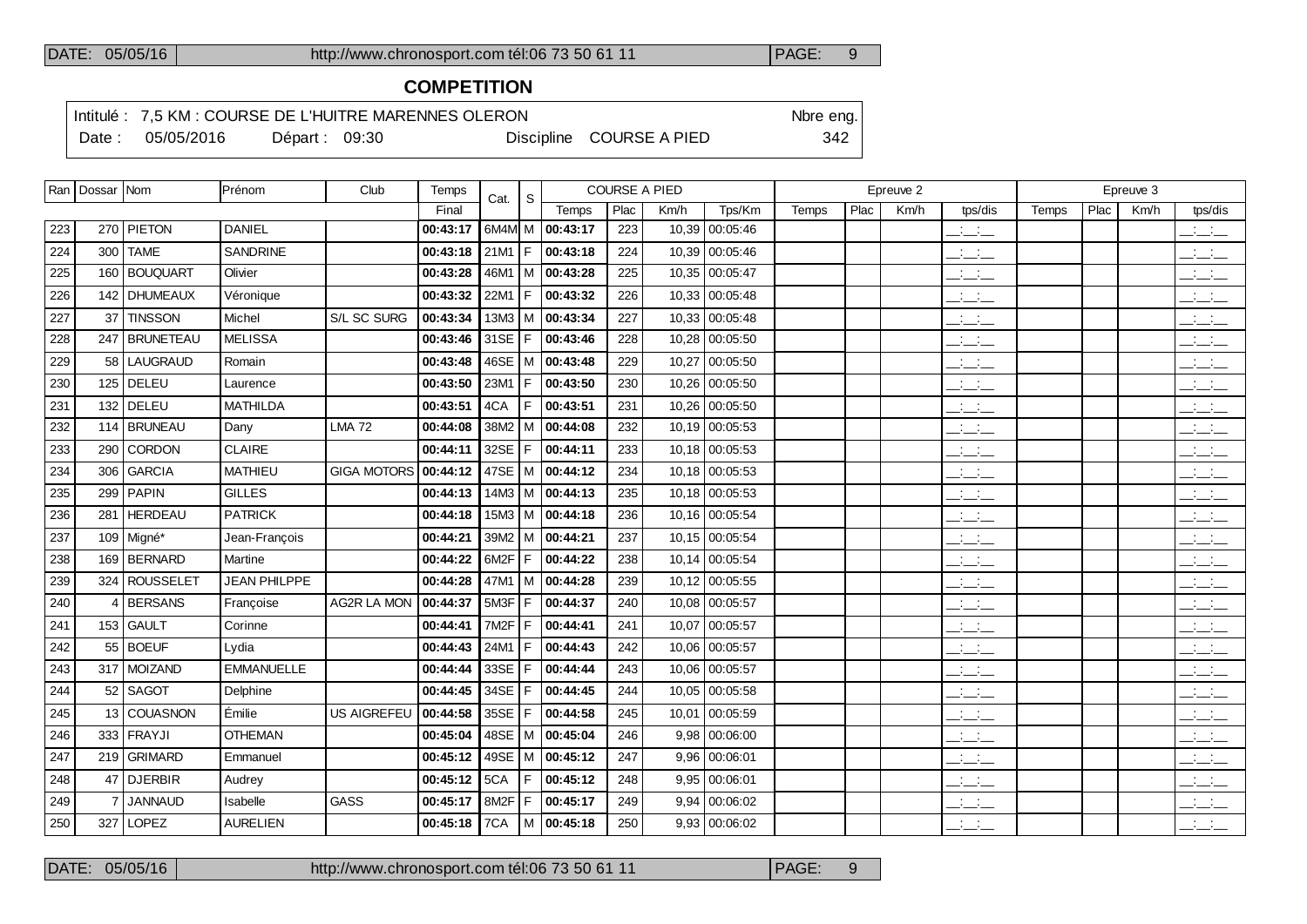# **COMPETITION**

Intitulé : 7,5 KM : COURSE DE L'HUITRE MARENNES OLERON Note eng.

Date : 05/05/2016 Départ : 09:30 Discipline COURSE A PIED 342

|     | Ran   Dossar   Nom |                    | Prénom               | Club               | Temps               | Cat.          | S  | <b>COURSE A PIED</b>       |      |      |                 | Epreuve 2 |      |      |                                                       | Epreuve 3 |      |      |                                                   |  |
|-----|--------------------|--------------------|----------------------|--------------------|---------------------|---------------|----|----------------------------|------|------|-----------------|-----------|------|------|-------------------------------------------------------|-----------|------|------|---------------------------------------------------|--|
|     |                    |                    |                      |                    | Final               |               |    | Temps                      | Plac | Km/h | Tps/Km          | Temps     | Plac | Km/h | tps/dis                                               | Temps     | Plac | Km/h | tps/dis                                           |  |
| 251 |                    | 48 DJERBIR         | Sylvie               |                    | 00:45:22            | $25M1$   F    |    | 00:45:22                   | 251  |      | 9,92   00:06:03 |           |      |      | $\frac{1}{2}$                                         |           |      |      | للأسائد                                           |  |
| 252 |                    | 279 ABOVICI        | PHILIPPE             |                    | 00:45:23            | $40M2$ M      |    | 00:45:23                   | 252  |      | $9,91$ 00:06:03 |           |      |      | $\mathbb{R}$ and $\mathbb{R}$                         |           |      |      | للأسائد                                           |  |
| 253 |                    | 280 ABOVICI        | CATHERINE            |                    | 00:45:23            | $9M2F$ F      |    | 00:45:23                   | 253  |      | 9,91   00:06:03 |           |      |      | للأسائد                                               |           |      |      | $\mathbb{R}$ and $\mathbb{R}$                     |  |
| 254 |                    | 205   BAILLARGEAU  | Françoise            |                    | 00:45:28            | 10M2          | F  | 00:45:28                   | 254  |      | 9,90 00:06:03   |           |      |      | سأساب                                                 |           |      |      | $\frac{1}{2}$ $\frac{1}{2}$ $\frac{1}{2}$         |  |
| 255 |                    | 253   MOULIN       | PHILIPPE             |                    | 00:45:28            |               |    | 41M2   M   00:45:28        | 255  |      | $9,89$ 00:06:03 |           |      |      | $\overline{\phantom{a}}$                              |           |      |      | $\mathbb{R}$ and $\mathbb{R}$                     |  |
| 256 | 337                | <b>GOULEVANT</b>   | <b>ALAIN</b>         |                    | 00:45:30            |               |    | 42M2   M   00:45:30        | 256  |      | $9,89$ 00:06:04 |           |      |      | $\mathcal{L} = \mathcal{L}$                           |           |      |      | $ -$                                              |  |
| 257 |                    | 34 DUDOGNON        | Claude               |                    | 00:45:31            |               |    | 16M3   M   00:45:31        | 257  |      | $9,89$ 00:06:04 |           |      |      | <b>Contract</b><br>$  -$                              |           |      |      | $\frac{1}{2}$ and $\frac{1}{2}$                   |  |
| 258 | 187                | <b>QUERE</b>       | Rémi                 |                    | 00:45:43            |               |    | 50SE   M $ $ 00:45:43      | 258  | 9,84 | 00:06:05        |           |      |      | $ -$                                                  |           |      |      | $\overline{\phantom{a}}$ $\overline{\phantom{a}}$ |  |
| 259 |                    | 186   MASSIAS      | Geraldine            |                    | 00:45:43            | 36SE          | F  | 00:45:43                   | 259  | 9,84 | 00:06:05        |           |      |      | $\overline{\phantom{a}}$ and $\overline{\phantom{a}}$ |           |      |      | للأسائل                                           |  |
| 260 |                    | 20 BOURIAU         | Pascale              |                    | 00:45:44            | 11M2          | F  | 00:45:44                   | 260  | 9,84 | 00:06:05        |           |      |      | $\overline{\phantom{a}}$                              |           |      |      | للأسائل                                           |  |
| 261 |                    | 45 JOUSSELIN       | Mélanie              |                    | 00:45:46            | 4ESF F        |    | 00:45:46                   | 261  |      | 9,83   00:06:06 |           |      |      | $\frac{1}{2}$ and $\frac{1}{2}$                       |           |      |      | للأسائل                                           |  |
| 262 |                    | 216 ANDOUCHE       | mathilde             |                    | 00:45:57            | 26M1          | F  | 00:45:57                   | 262  |      | $9,79$ 00:06:07 |           |      |      | للأساس                                                |           |      |      | $\overline{\phantom{a}}$                          |  |
| 263 |                    | 250   BAUSMAYER    | CARINE               |                    | 00:46:01            | 37SE          | F  | 00:46:01                   | 263  |      | $9,78$ 00:06:08 |           |      |      | $\Box \Box \Box$                                      |           |      |      | للأسائل                                           |  |
| 264 |                    | 315   BONNABAUD    | <b>SYLVIE</b>        |                    | 00:46:05            | $27M1$ F      |    | 00:46:05                   | 264  |      | $9,76$ 00:06:08 |           |      |      | للأسائب                                               |           |      |      | $ -$                                              |  |
| 265 |                    | 303 GIRARD         | <b>JULIEN</b>        |                    | 00:46:06            |               |    | 51SE   M <b>  00:46:06</b> | 265  |      | 9.76   00:06:08 |           |      |      | $\frac{1}{2}$ and $\frac{1}{2}$                       |           |      |      | $\frac{1}{2}$ and $\frac{1}{2}$                   |  |
| 266 | 302                | <b>DHUICQUE</b>    | <b>NICOLAS</b>       |                    | 00:46:07            |               |    | 52SE   M   00:46:07        | 266  | 9,76 | 00:06:08        |           |      |      | $\overline{\phantom{a}}$                              |           |      |      | للأسائل                                           |  |
| 267 | 157                | <b>GAUBERT</b>     | <b>JEAN PHILIPPE</b> |                    | 00:46:11            |               |    | 48M1   M   00:46:11        | 267  |      | $9,74$ 00:06:09 |           |      |      | $\overline{a}$                                        |           |      |      | $\frac{1}{2}$ and $\frac{1}{2}$                   |  |
| 268 | 139 <sup>1</sup>   | <b>GAUBERT</b>     | <b>AURELIE</b>       | S/L ATHLETIC       | 00:46:11            | 38SE          | F  | 00:46:11                   | 268  |      | $9,74$ 00:06:09 |           |      |      | $\overline{a}$                                        |           |      |      | للتحليل                                           |  |
| 269 |                    | 40 DABIN           | Florence             |                    | 00:46:15            | 28M1   F      |    | 00:46:15                   | 269  |      | $9,73$ 00:06:10 |           |      |      | $\frac{1}{2}$ and $\frac{1}{2}$                       |           |      |      | $\overline{\phantom{a}}$                          |  |
| 270 | 283                | <b>BOURGUIGNON</b> | VALERIE              |                    | 00:46:15            | 29M1          | F  | 00:46:15                   | 270  |      | $9,73$ 00:06:10 |           |      |      | $\frac{1}{2}$ and $\frac{1}{2}$                       |           |      |      | $\frac{1}{2}$ and $\frac{1}{2}$                   |  |
| 271 |                    | $39$ DABIN         | Jacques              |                    | 00:46:18            |               |    | 7M4M M 00:46:18            | 271  |      | $9,72$ 00:06:10 |           |      |      | للأسائل                                               |           |      |      | $\overline{\phantom{a}}$                          |  |
| 272 |                    | 222 POCHON         | <b>CELINE</b>        |                    | 00:46:21            | $30M1$   F    |    | 00:46:21                   | 272  |      | $9,71$ 00:06:10 |           |      |      | $\frac{1}{2}$ and $\frac{1}{2}$                       |           |      |      | للأسائل                                           |  |
| 273 |                    | 110   DELHOUMEAU   | François             |                    | 00:46:21            |               |    | 53SE   M   00:46:21        | 273  |      | $9,71$ 00:06:10 |           |      |      | للأسائد                                               |           |      |      | $\mathbb{R}$ and $\mathbb{R}$                     |  |
| 274 |                    | 318   BERTAND      | ALEXANDRE            |                    | 00:46:23            |               |    | 49M1   M   00:46:23        | 274  |      | 9,70 00:06:11   |           |      |      | $\overline{\phantom{a}}$                              |           |      |      | $\frac{1}{2}$                                     |  |
| 275 |                    | 163 CHATENET       | Celine               |                    | 00:46:27            | $31M1 \mid F$ |    | 00:46:27                   | 275  |      | $9,69$ 00:06:11 |           |      |      | $\frac{1}{2}$                                         |           |      |      | $\frac{1}{2}$                                     |  |
| 276 |                    | 207   TESSANDIER   | Pierre               |                    | 00:46:42            |               |    | 54SE   M   00:46:42        | 276  |      | $9,64$ 00:06:13 |           |      |      | $\frac{1}{2}$                                         |           |      |      | $\overline{\phantom{a}}$                          |  |
| 277 |                    | 6 PINEAU           | Nathalie             | <b>US AIGREFEU</b> | 00:46:52            | 39SE          | F. | 00:46:52                   | 277  |      | $9,60$ 00:06:14 |           |      |      | $\frac{1}{2}$ and $\frac{1}{2}$                       |           |      |      | $\mathbb{R}$ and $\mathbb{R}$                     |  |
| 278 |                    | 113 BRUNEAU        | ANNE                 | <b>LMA 72</b>      | 00:46:53   12M2   F |               |    | 00:46:53                   | 278  |      | 9,60 00:06:15   |           |      |      | للأساس                                                |           |      |      | $\frac{1}{2}$ and $\frac{1}{2}$                   |  |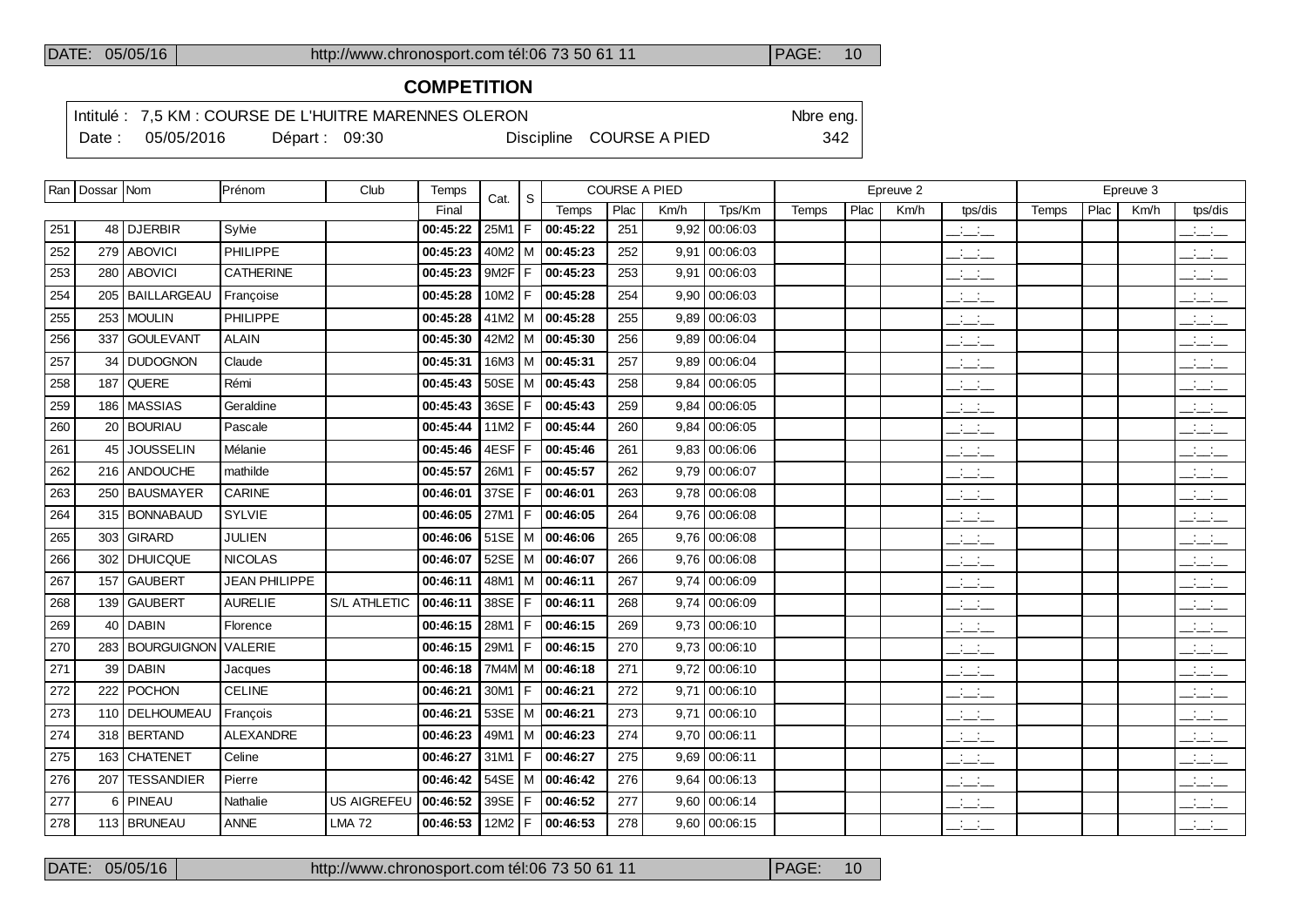# **COMPETITION**

Intitulé : 7,5 KM : COURSE DE L'HUITRE MARENNES OLERON Note eng.

Date : 05/05/2016 Départ : 09:30 Discipline COURSE A PIED 342

|     | Ran   Dossar   Nom |                | Prénom             | Club                | Temps    | Cat.   | S   |          |      | <b>COURSE A PIED</b> |                 |       |      | Epreuve 2 |                                           |       |      | Epreuve 3 |                                     |
|-----|--------------------|----------------|--------------------|---------------------|----------|--------|-----|----------|------|----------------------|-----------------|-------|------|-----------|-------------------------------------------|-------|------|-----------|-------------------------------------|
|     |                    |                |                    |                     | Final    |        |     | Temps    | Plac | Km/h                 | Tps/Km          | Temps | Plac | Km/h      | tps/dis                                   | Temps | Plac | Km/h      | tps/dis                             |
| 279 |                    | 97 SAMSON      | Nathalie           |                     | 00:47:02 | 32M1   | F   | 00:47:02 | 279  |                      | $9,57$ 00:06:16 |       |      |           | للمستحدث                                  |       |      |           | $\frac{1}{2}$                       |
| 280 |                    | 323   SEGUY    | <b>ANNE MARIE</b>  |                     | 00:47:07 | 33M1   |     | 00:47:07 | 280  | 9.55                 | 00:06:16        |       |      |           | $\frac{1}{2}$                             |       |      |           | $\sim 10^{-10}$ km $^{-1}$          |
| 281 |                    | 256 VALADE     | <b>CECILE</b>      |                     | 00:47:21 | 34M1   | F   | 00:47:21 | 281  | 9,50                 | 00:06:18        |       |      |           | $\frac{1}{2}$                             |       |      |           | $\mathbb{Z}$ and $\mathbb{Z}$       |
| 282 |                    | 288 VALADE     | <b>MARIE</b>       |                     | 00:47:21 | 40SE   |     | 00:47:21 | 282  | 9,50                 | 00:06:18        |       |      |           | $\frac{1}{2}$ and $\frac{1}{2}$           |       |      |           | $\overline{\phantom{a}}$            |
| 283 |                    | 67 CHAMBILY    | Christian          | <b>AXA SPORTS</b>   | 00:47:23 | 17M3   | l M | 00:47:23 | 283  |                      | $9,50$ 00:06:19 |       |      |           | $\frac{1}{2}$                             |       |      |           | $\overline{\phantom{a}}$            |
| 284 |                    | 304 VINCENT    | <b>NANCY</b>       |                     | 00:47:46 | 13M2   | F   | 00:47:46 | 284  | 9.42                 | 00:06:22        |       |      |           | للأساب                                    |       |      |           | $\sim 100$ km s $^{-1}$<br>$  -$    |
| 285 |                    | 36   MONBEIG   | Adeline            |                     | 00:47:52 | 41SE   | l F | 00:47:52 | 285  | 9.40                 | 00:06:22        |       |      |           | $ -$                                      |       |      |           | $\mathbb{Z}$ and $\mathbb{Z}$       |
| 286 |                    | 236 MEILLET    | Clara              |                     | 00:48:00 | 42SE   | F   | 00:48:00 | 286  | 9.37                 | 00:06:24        |       |      |           | $\frac{1}{2}$                             |       |      |           | $\sim 10^{-10}$ km $^{-1}$<br>$  -$ |
| 287 |                    | 285 BERTIN     | ANGELIQUE          |                     | 00:48:17 | 43SE   | F   | 00:48:17 | 287  |                      | $9,32$ 00:06:26 |       |      |           | $\mathcal{L} = \mathcal{L}$               |       |      |           | $\sim 10^{-1}$ m $^{-1}$<br>---     |
| 288 | 96                 | SARLANDE       | Marion             |                     | 00:48:17 | 5ESF   | F   | 00:48:17 | 288  | 9,32                 | 00:06:26        |       |      |           | $\mathcal{L} = \mathcal{L}$               |       |      |           | $  -$                               |
| 289 |                    | 87 TRAPP       | Patricia           |                     | 00:48:19 | 14M2   | F   | 00:48:19 | 289  |                      | 9,31 00:06:26   |       |      |           | $\frac{1}{2}$ and $\frac{1}{2}$           |       |      |           | $\mathcal{A}=\mathcal{A}$ .<br>---  |
| 290 |                    | 217 COLOMBIE   | Alain              |                     | 00:48:29 | 43M2   | l M | 00:48:29 | 290  | 9,28                 | 00:06:27        |       |      |           | $\frac{1}{2}$ $\frac{1}{2}$ $\frac{1}{2}$ |       |      |           | $\overline{\phantom{a}}$            |
| 291 |                    | 298 ROY        | <b>ISABELLE</b>    |                     | 00:48:32 | 15M2   | F   | 00:48:32 | 291  | 9,27                 | 00:06:28        |       |      |           | للأسائد                                   |       |      |           | بانيت                               |
| 292 |                    | 246 SUDRIE     | <b>CYRIL</b>       |                     | 00:48:35 | 55SE   | l M | 00:48:35 | 292  | 9.26                 | 00:06:28        |       |      |           | $\frac{1}{2}$ and $\frac{1}{2}$           |       |      |           | بالسائب                             |
| 293 |                    | 111 MOTTAZ     | Corinne            |                     | 00:48:35 | 16M2   | F   | 00:48:35 | 293  | 9,26                 | 00:06:28        |       |      |           | $ -$                                      |       |      |           | $\overline{\phantom{a}}$            |
| 294 |                    | 238 IMBERT     | Jean               |                     | 00:48:36 | 56SE   | l M | 00:48:36 | 294  | 9.26                 | 00:06:28        |       |      |           | $\frac{1}{2}$ and $\frac{1}{2}$           |       |      |           | بالسائد                             |
| 295 |                    | 73 CRABOS      | Laure              |                     | 00:48:37 | 44SE   | F   | 00:48:37 | 295  | 9,26                 | 00:06:28        |       |      |           | $\mathcal{L} = \mathcal{L}$               |       |      |           | بالسائد                             |
| 296 | 321                | <b>BRETHES</b> | <b>JEAN CLAUDE</b> |                     | 00:48:37 | 57SE   | l M | 00:48:37 | 296  | 9,26                 | 00:06:28        |       |      |           | $\frac{1}{2}$                             |       |      |           | $\sim 100$                          |
| 297 |                    | 68 BLENEAU     | Marie-Hélène       |                     | 00:48:39 | 17M2   | F   | 00:48:39 | 297  | 9,25                 | 00:06:29        |       |      |           | $  -$                                     |       |      |           | $\overline{\phantom{a}}$            |
| 298 | 151                | DECLIDE        | Magalie            |                     | 00:48:41 | 45SE   | F   | 00:48:41 | 298  | 9,24                 | 00:06:29        |       |      |           | $\frac{1}{2}$ and $\frac{1}{2}$           |       |      |           | $\mathbb{Z}$ and $\mathbb{Z}$       |
| 299 |                    | 152 DECLIDE    | Mathieu            |                     | 00:48:41 | 50M1   | l M | 00:48:41 | 299  | 9.24                 | 00:06:29        |       |      |           | $\frac{1}{2}$ and $\frac{1}{2}$           |       |      |           | بالسائب                             |
| 300 |                    | 322 BLENEAU    | <b>ELODIE</b>      |                     | 00:48:42 | 46SE   | F   | 00:48:42 | 300  | 9.24                 | 00:06:29        |       |      |           | $\frac{1}{2}$ and $\frac{1}{2}$           |       |      |           | $\overline{\phantom{a}}$            |
| 301 |                    | 84 ALBERT      | Céline             | Sportychien-17      | 00:48:51 | 47SE   | F   | 00:48:51 | 301  | 9,21                 | 00:06:30        |       |      |           | $\frac{1}{2}$ and $\frac{1}{2}$           |       |      |           | $\overline{\phantom{a}}$            |
| 302 |                    | 183 CHATEFAU   | Perrine            |                     | 00:48:52 | 6CA    |     | 00:48:52 | 302  | 9,21                 | 00:06:31        |       |      |           | $\frac{1}{2}$ and $\frac{1}{2}$           |       |      |           | $\overline{\phantom{a}}$            |
| 303 |                    | 255   FREMAUX  | <b>GILBERT</b>     | <b>AC SAINT PAL</b> | 00:48:54 | 8M4M M |     | 00:48:54 | 303  | 9,20                 | 00:06:31        |       |      |           | $ -$                                      |       |      |           | <b>Contract Contract</b><br>---     |
| 304 |                    | 12 BEAUMONT    | Cécile             | J.S Angoulême       | 00:48:57 | 48SE   | F   | 00:48:57 | 304  | 9.19                 | 00:06:31        |       |      |           | $\frac{1}{2}$ and $\frac{1}{2}$           |       |      |           | <b>Contract Contract</b>            |
| 305 |                    | 172   MAUDUIT  | Marion             |                     | 00:49:04 | 49SE   | F.  | 00:49:04 | 305  | 9,17                 | 00:06:32        |       |      |           | $-1$                                      |       |      |           | $  -$                               |
| 306 |                    | 74 CRABOS      | <b>Rose Marie</b>  |                     | 00:49:10 | 18M2   | F   | 00:49:10 | 306  |                      | $9,15$ 00:06:33 |       |      |           | $\frac{1}{2}$ and $\frac{1}{2}$           |       |      |           | $ -$                                |